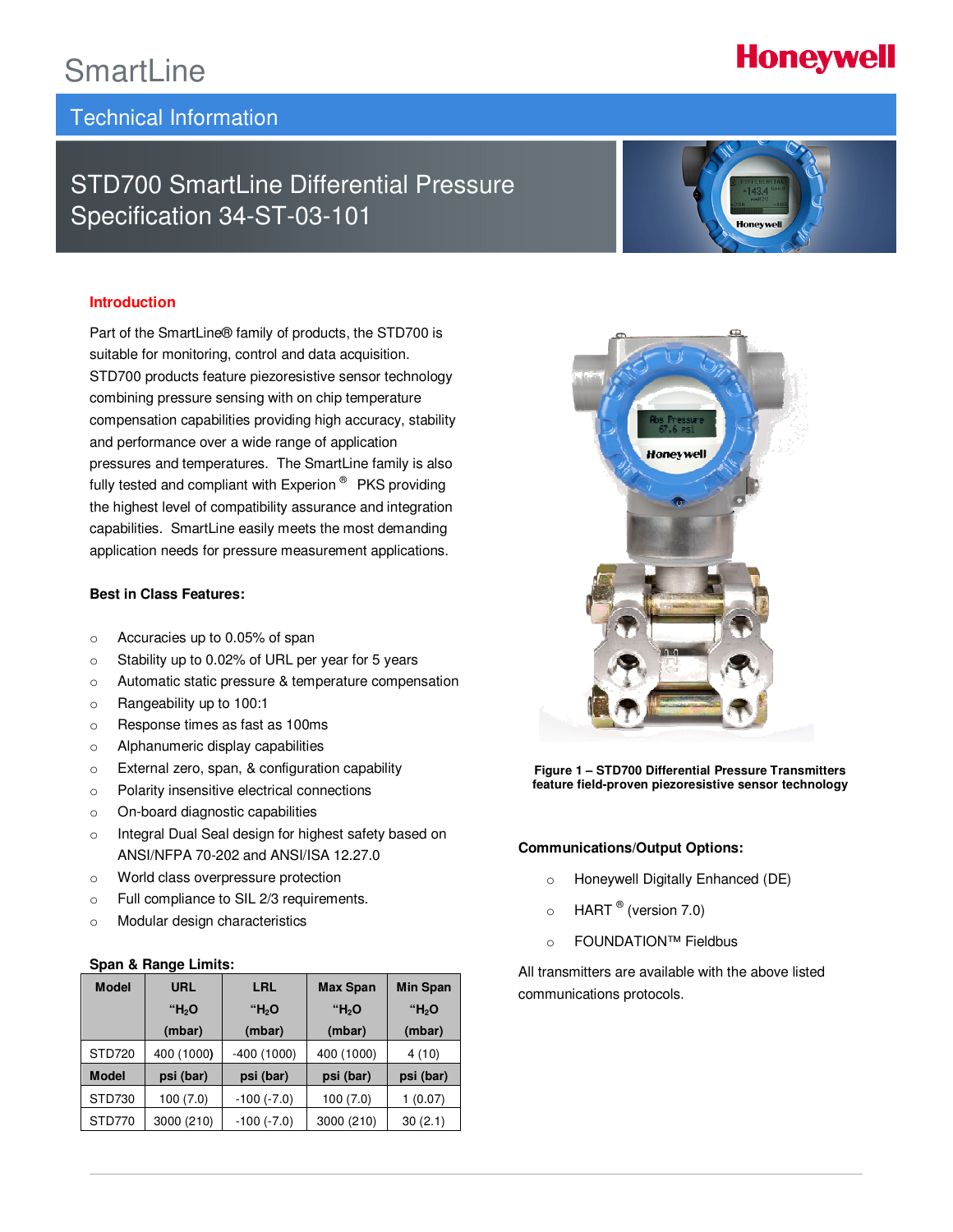### **Description**

The SmartLine family pressure transmitters are designed around a high performance piezo-resistive sensor. This one sensor actually integrates multiple sensors linking process pressure measurement with on-board static pressure (DP Models) and temperature compensation measurements. This level of performance allows the ST 700 to replace most competitive transmitters available today.

### **Indication/Display Option**

The ST 700 modular design accommodates a basic alphanumeric LCD display.

#### **Basic Alphanumeric LCD Display Features**

- o Modular (may be added or removed in the field)
- o 0, 90,180, & 270 degree position adjustments
- o Configurable (HART only) and standard (Pa, KPa, MPa, KGcm2, Torr, ATM, inH<sub>2</sub>O, mH<sub>2</sub>O, bar, mbar,  $inH<sub>2</sub>O$ ,  $inHG$ ,  $FTH<sub>2</sub>O$ ,  $mmH<sub>2</sub>O$ ,  $mmHG$ , & psi) measurement units
- o 2 Lines 16 Characters (4.13H x 1.83W mm)
- $\circ$  Square root output indication ( $\sqrt{ }$ )

#### **Configuration Tools**

#### **Integral Three Button Configuration Option**

Suitable for all electrical and environmental requirements, SmartLine offers the ability to configure the transmitter and display via three externally accessible buttons when a display option is selected. Zero/span capabilities are also optionally available via these buttons with or without selection of the display option.

#### **Hand Held Configuration**

SmartLine transmitters feature two-way communication and configuration capability between the operator and the transmitter. This is accomplished via Honeywell's field-rated Multiple Communication Configurator (MCT202). The MCT202 is capable of field configuring DE and HART

Devices and can also be ordered for use in intrinsically safe environments. All Honeywell transmitters are designed and tested for compliance with the offered communication protocols and are designed to operate with any properly validated hand held configuration device.

#### **Personal Computer Configuration**

Honeywell's SCT 3000 Configuration Toolkit provides an easy way to configure Digitally Enhanced (DE) instruments using a personal computer as the configuration interface. Field Device Manager (FDM) Software and FDM Express are also available for managing HART & Fieldbus device configurations.

### **Diagnostics**

SmartLine transmitters all offer digitally accessible diagnostics which aid in providing advanced warning of possible failure events minimizing unplanned shutdowns, providing **lower overall operational costs**

#### **System Integration**

- o SmartLine communications protocols all meet the most current published standards for HART/DE/Fieldbus.
- o Integration with Honeywell's Experion PKS offers the following unique advantages.
	- o Tamper reporting
	- o FDM Plant Area Views with Health summaries
	- o All ST 700 units are Experion tested to provide the highest level of compatibility assurance

#### **Modular Design**

To help contain maintenance & inventory costs, all ST 700 transmitters are modular in design supporting the user's ability to replace meter bodies, add indicators or change electronic modules without affecting overall performance or approval body certifications. Each meter body is uniquely characterized to provide in-tolerance performance over a wide range of application variations in temperature and pressure and due to the Honeywell advanced interface, electronic modules may be swapped with any electronics module without losing in-tolerance performance characteristics.

#### **Modular Features**

- o Meter body replacement
- o Exchange/replace electronics/comms modules\*
- o Add or remove integral indicator\*
- o Add or remove lightning protection (terminal connection)\*

\* Field replaceable in all electrical environments (including IS) except flameproof without violating agency approvals.

With no performance effects, Honeywell's unique modularity results in **lower inventory needs and lower overall operating costs.**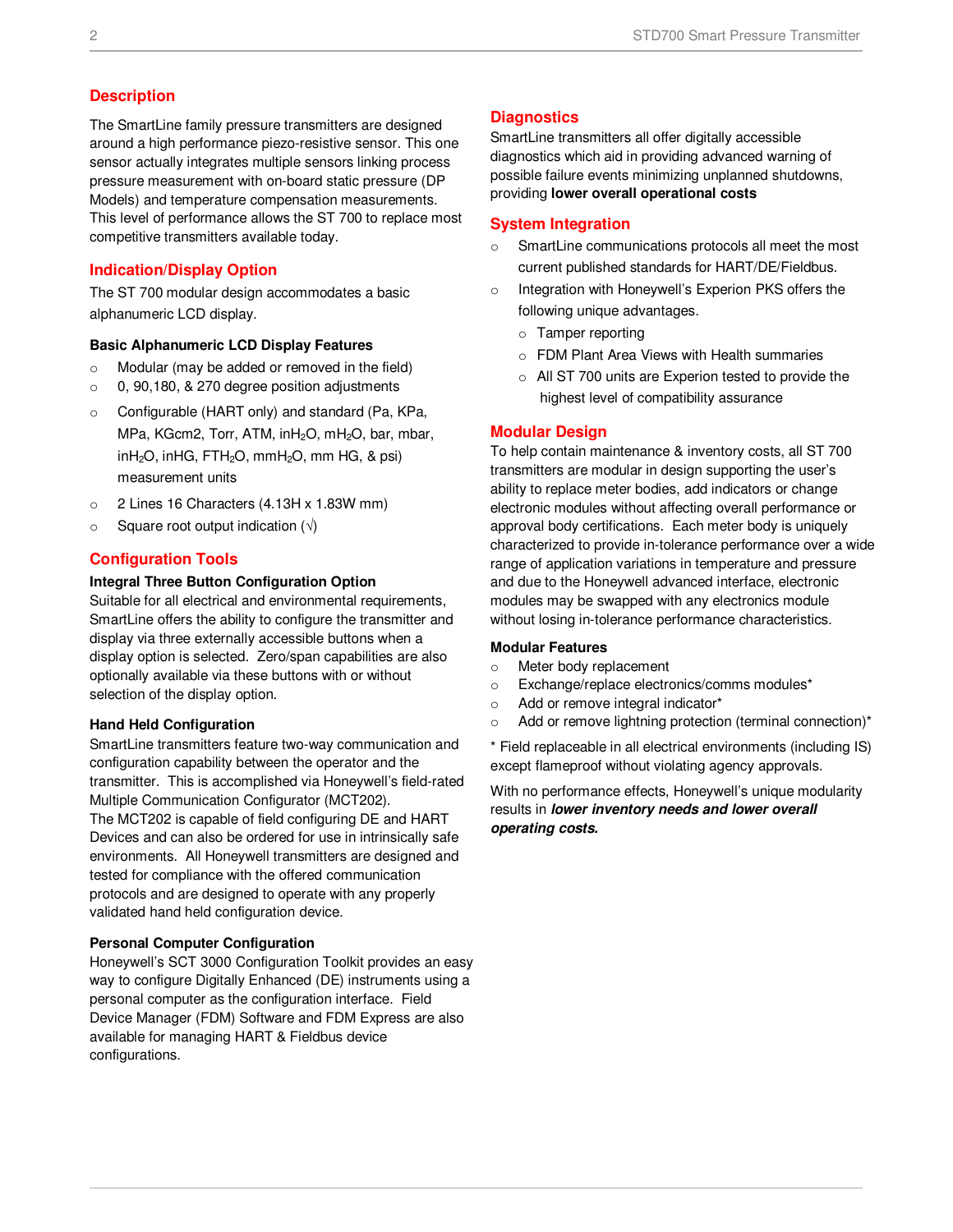### **Performance Specifications<sup>1</sup>**

### **Reference Accuracy** <sup>2</sup> (conformance to +/-3 Sigma)

**Table 1** 

| Model  | URL                     | LRL                        | <b>Min Span</b>     | <b>Maximum</b><br><b>Turndown</b><br>Ratio | <b>Stability</b><br>(% URL/Year<br>for five years) | Reference<br>Accuracy <sup>'</sup><br>$(%$ Span $)$ |
|--------|-------------------------|----------------------------|---------------------|--------------------------------------------|----------------------------------------------------|-----------------------------------------------------|
| STD720 | 400 in $H_2O/1000$ mbar | -400 in $H_2O$ /-1000 mbar | 4 in $H_2O/10$ mbar | 100:1                                      | 0.020                                              |                                                     |
| STD730 | 100 psi/7.0 bar         | $-100$ psi/ $-7.0$ bar     | psi/0.07 bar        | 100:1                                      | 0.040                                              | $0.0500\%$                                          |
| STD770 | 3000 psi/210 bar        | $-100$ psi/ $-7.0$ bar     | 30 psi/2.1bar       | 100:1                                      | 0.030                                              |                                                     |

Zero and span may be set anywhere within the listed (URL/LRL) range limits

#### **Accuracy, Temperature and Static Pressure Effects:** (Conformance to +/-3)

|              |                                 |                                      | <b>TABLE II</b>                                     |        |                  |                         |                                                                                  |                                                          |                                                                                                     |
|--------------|---------------------------------|--------------------------------------|-----------------------------------------------------|--------|------------------|-------------------------|----------------------------------------------------------------------------------|----------------------------------------------------------|-----------------------------------------------------------------------------------------------------|
|              |                                 | Accuracy <sup>1</sup><br>(% of Span) |                                                     |        |                  | <b>Span Temperature</b> | <b>Combined Zero &amp;</b><br><b>Effect</b><br>(% Span/50 $\mathrm{^{\circ}F}$ ) |                                                          | <b>Combined Zero &amp;</b><br><b>Span Static Line</b><br><b>Pressure Effect</b><br>(% Span/1000psi) |
| <b>Model</b> | <b>URL</b>                      | <b>For Spans</b><br><b>Below</b>     | A                                                   | B      | C<br>"H2O / mbar | D                       | E                                                                                | F                                                        | G                                                                                                   |
| STD720       | 400 in H <sub>2</sub> O1000mbar | 16:1                                 | 0.0125                                              | 0.0375 | 25/62.5          | 0.050                   | 0.020                                                                            | 0.100                                                    | 0.010                                                                                               |
| <b>Model</b> | <b>URL</b>                      | <b>For Spans</b><br>below            | A                                                   | B      | C<br>psi/bar     | D                       | E                                                                                | F                                                        | G                                                                                                   |
| STD730       | 100 psi/7.0 bar                 | 4:01                                 | 0.0125                                              | 0.0375 | 25/1.75          | 0.065                   | 0.010                                                                            | 0.10                                                     | 0.01                                                                                                |
| STD770       | 3000 psi/210 bar                | 10:1                                 |                                                     |        | 300 / 21         |                         |                                                                                  |                                                          |                                                                                                     |
|              |                                 | <b>Turn Down Effect</b>              |                                                     |        |                  | <b>Temp Effect</b>      |                                                                                  | <b>Static Effect</b>                                     |                                                                                                     |
|              |                                 |                                      | $\pm$ A + B $\left(\frac{C}{Span}\right)$<br>% Span |        |                  | $D + E$<br>$\pm$        | $\frac{\text{URL}}{\text{L}}$<br>Span<br>% Span per 28°C (50°F)                  | $\pm$ $F + G \left( \frac{\text{URL}}{\text{L}} \right)$ | Span<br>% Span per 1000 psi                                                                         |

#### **Total Performance (% of Span):**

**Total Performance = +/-** √( **Accuracy)<sup>2</sup> + (Temp Effect)<sup>2</sup> + (Static Line Pressure Effect)<sup>2</sup>**

Total Performance Examples: (5:1 Turndown, up to 50 <sup>o</sup>F shift & up to 1000 psi Static Pressure) **STD720 @ 80" H2O:** 0.218% of span

**STD730 @ 20 psi:** 0.196 % of span

**STD770 @ 600 psi:** 0.196 % of span

#### **Typical Calibration Frequency:**

Calibration verification is recommended every two (2) years

### **Notes:**

- 1. Terminal Based Accuracy Includes combined effects of linearity, hysteresis and repeatability. Analog output adds 0.005% of span
- 2. For zero based spans and reference conditions of:  $25^{\circ}C$  ( $77^{\circ}F$ ), 0 psig static pressure, 10 to 55% RH and 316SS barrier diaphragm.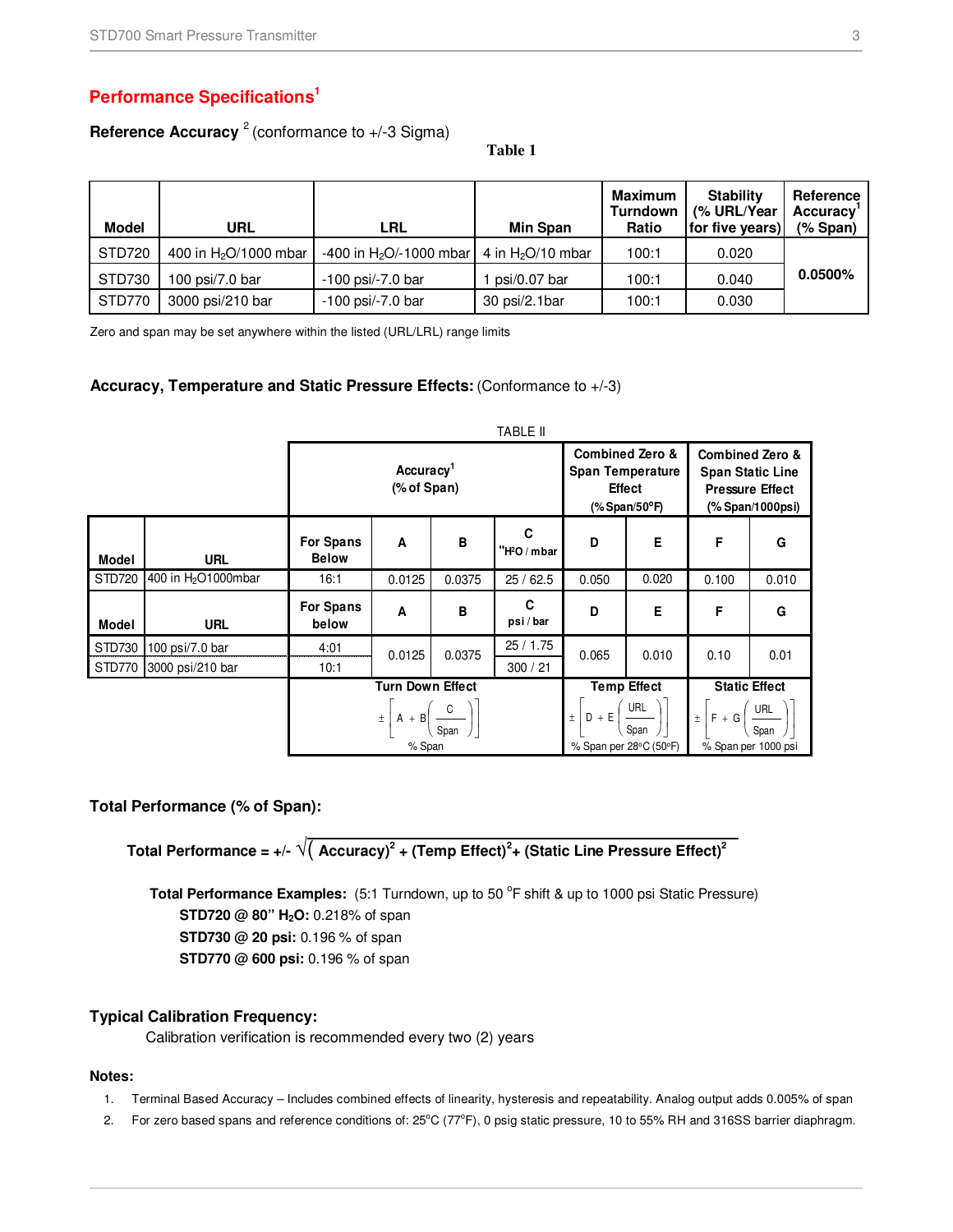| operating containons                                                                                                                                   | AII MUUCIJ                                                                                              |                    |                                           |            |                         |            |                                             |              |
|--------------------------------------------------------------------------------------------------------------------------------------------------------|---------------------------------------------------------------------------------------------------------|--------------------|-------------------------------------------|------------|-------------------------|------------|---------------------------------------------|--------------|
| <b>Parameter</b>                                                                                                                                       | Reference<br><b>Condition</b>                                                                           |                    | <b>Rated Condition</b>                    |            | <b>Operative Limits</b> |            | <b>Transportation and</b><br><b>Storage</b> |              |
|                                                                                                                                                        | ۰c                                                                                                      | °F                 | ۰c                                        | ۰F         | ۰c                      | ۰F         | ۰c                                          | ۰F           |
| Ambient Temperature <sup>1</sup>                                                                                                                       | 25±1                                                                                                    | 77±2               | $-40$ to 85                               | -40 to 185 | $-40$ to 85             | -40 to 185 | -55 to 120                                  | $-67$ to 248 |
| Meter Body Temperature <sup>2</sup>                                                                                                                    | $25 + 1$                                                                                                | 77±2               | -40 to 110                                | -40 to 230 | $-40$ to 125            | -40 to 257 | -55 to 120                                  | -67 to 248   |
| % $RH$<br><b>Humidity</b>                                                                                                                              |                                                                                                         | 10 to 55           |                                           | 0 to 100   | 0 to 100                |            | 0 to 100                                    |              |
| Vac. Region - Min. Pressure<br>mmHg absolute<br>inH <sub>2</sub> O absolute                                                                            | 25<br>Atmospheric<br>Atmospheric<br>13                                                                  |                    | 2 (short term) $3$<br>1 (short term $1^3$ |            |                         |            |                                             |              |
| <b>Supply Voltage</b><br><b>Load Resistance</b>                                                                                                        | 10.8 to 42.4 Vdc at terminals (IS versions limited to 30 Vdc)<br>0 to 1,440 ohms (as shown in Figure 2) |                    |                                           |            |                         |            |                                             |              |
| <b>Maximum Allowable</b><br><b>Working Pressure (MAWP)</b> <sup>4,5</sup>                                                                              |                                                                                                         |                    |                                           |            |                         |            |                                             |              |
| (ST 700 products are rated to Maximum<br>Allowable Working Pressure. MAWP<br>depends on Approval Agency and<br>transmitter materials of construction.) |                                                                                                         | 4,500 psi, 310 bar |                                           |            |                         |            |                                             |              |

### **Operating Conditions – All Models**

<sup>1</sup> LCD Display operating temperature -20°C to +70°C Storage temperature -30°C to 80°C.

 $2$  For CTFE fill fluid, the rating is -15 to 110°C (5 to 230°F)

For STD720 at temperatures below -15°C URL is reduced to 100"  $H_2O$ 

 $^3$  Short term equals 2 hours at 70°C (158°F)

<sup>4</sup> MAWP applies for temperatures -40 to 125°C. Static Pressure Limit is de-rated to 3,000 psi for -26°C to -40°C. for all models. Use of graphite o-rings de-rates transmitter to 3,625 psi. Use of 1/2:" process adaptors with graphite o-rings de-rates transmitter to 3,000 psi.

5 Consult factory for MAWP of ST 700 transmitters with CRN approval.



Figure 2 - Supply voltage and loop resistance chart & calculations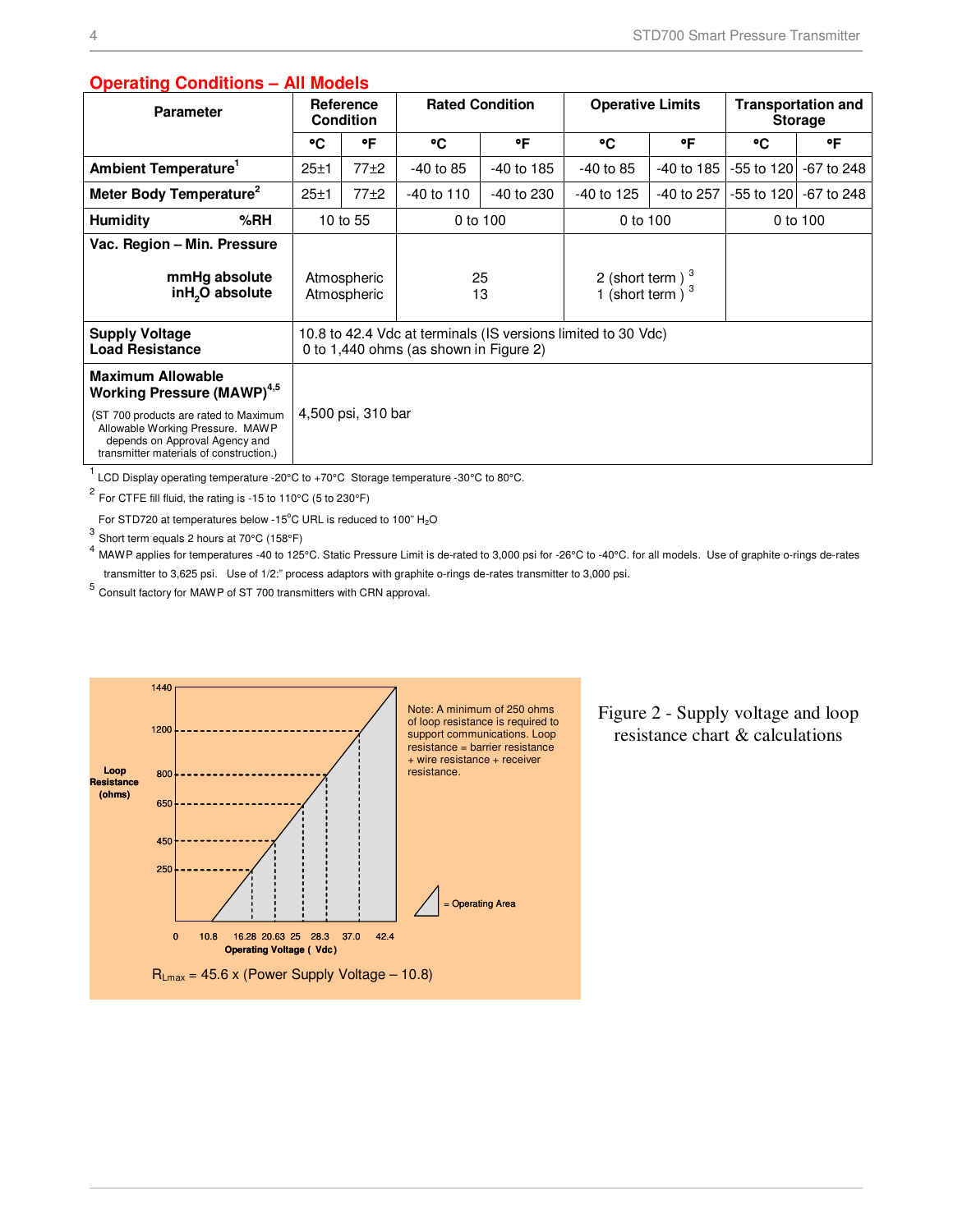### **Performance Under Rated Conditions – All Models**

| <b>Parameter</b>                                                         | <b>Description</b>                                                                                           |                                                                          |                                                                                   |                                                                                                       |  |  |  |
|--------------------------------------------------------------------------|--------------------------------------------------------------------------------------------------------------|--------------------------------------------------------------------------|-----------------------------------------------------------------------------------|-------------------------------------------------------------------------------------------------------|--|--|--|
| <b>Analog Output</b>                                                     |                                                                                                              | Two-wire, 4 to 20 mA (HART & DE Transmitters only)                       |                                                                                   |                                                                                                       |  |  |  |
| <b>Digital Communications:</b>                                           |                                                                                                              | Honeywell DE, HART 7 protocol or FOUNDATION Fieldbus ITK 6.0.1 compliant |                                                                                   |                                                                                                       |  |  |  |
|                                                                          |                                                                                                              |                                                                          | All transmitters, irrespective of protocol have polarity insensitive connections. |                                                                                                       |  |  |  |
| <b>HART &amp; DE Output Failure Modes</b>                                |                                                                                                              |                                                                          | <b>Honeywell Standard:</b>                                                        | <b>NAMUR NE 43 Compliance:</b>                                                                        |  |  |  |
| (NAMUR for DE Units requires                                             | <b>Normal Limits:</b>                                                                                        |                                                                          | $3.8 - 20.8$ mA                                                                   | $3.8 - 20.5$ mA                                                                                       |  |  |  |
| selecting display and configuration<br>buttons or factory configuration) | <b>Failure Mode:</b>                                                                                         |                                                                          | ≤ 3.6 mA and $≥$ 21.0 mA                                                          | ≤ 3.6 mA and ≥ 21.0 mA                                                                                |  |  |  |
| <b>Supply Voltage Effect</b>                                             | 0.005% span per volt.                                                                                        |                                                                          |                                                                                   |                                                                                                       |  |  |  |
| <b>Transmitter Turn on Time</b><br>(includes power up & test algorithms) | HART or DE: 2.5 sec.<br>Foundation Fieldbus: Host dependant                                                  |                                                                          |                                                                                   |                                                                                                       |  |  |  |
| <b>Response Time</b>                                                     | <b>DE/HART Analog Output</b>                                                                                 |                                                                          |                                                                                   | <b>FOUNDATION Fieldbus</b>                                                                            |  |  |  |
| (delay + time constant)                                                  | 100 <sub>ms</sub>                                                                                            |                                                                          |                                                                                   | 150mS (Host Dependant)                                                                                |  |  |  |
| <b>Damping Time Constant</b>                                             |                                                                                                              |                                                                          |                                                                                   | HART: Adjustable from 0 to 32 seconds in 0.1 increments. Default: 0.50 seconds                        |  |  |  |
|                                                                          |                                                                                                              |                                                                          |                                                                                   | <b>DE:</b> Discrete values 0, .16, .32, .48, 1, 2, 4, 8, 16, 32 seconds. <b>Default:</b> 0.48 seconds |  |  |  |
| <b>Vibration Effect</b>                                                  | Less than $+/-$ 0.1% of URL w/o damping                                                                      |                                                                          |                                                                                   |                                                                                                       |  |  |  |
|                                                                          | Per IEC60770-1 field or pipeline, high vibration level (10-2000Hz: 0.21 displacement/3g max<br>acceleration) |                                                                          |                                                                                   |                                                                                                       |  |  |  |
| <b>Electromagnetic Compatibility</b>                                     | IEC 61326-3-1                                                                                                |                                                                          |                                                                                   |                                                                                                       |  |  |  |
|                                                                          | Leakage Current: 10uA max @ 42.4VDC 93C<br>8/20uS<br>10000A (1 strike min.)                                  |                                                                          |                                                                                   |                                                                                                       |  |  |  |
| <b>Lightning Protection Option</b>                                       | Impulse rating:                                                                                              |                                                                          | 5000A (>10 strikes)                                                               |                                                                                                       |  |  |  |

#### **Materials Specifications** (see model selection guide for availability/restrictions with various models)

| <b>Parameter</b>                         | <b>Description</b>                                                                                                                                                                                                                                  |
|------------------------------------------|-----------------------------------------------------------------------------------------------------------------------------------------------------------------------------------------------------------------------------------------------------|
| <b>Barrier Diaphragms Material</b>       | 316L SS, Hastelloy® C-276 <sup>2</sup> , Monel® 400 <sup>3</sup> , Tantalum                                                                                                                                                                         |
| <b>Process Head Material</b>             | 316 SS <sup>4</sup> , Carbon Steel (Zinc-plated) <sup>5</sup> , Hastelloy C-276 <sup>6</sup>                                                                                                                                                        |
| Vent/Drain Valves & Plugs <sup>1</sup>   | 316 $SS4$ , Hastelloy C-276 <sup>2</sup>                                                                                                                                                                                                            |
| <b>Head Gaskets</b>                      | Glass-filled PTFE standard. Viton® and graphite are optional.                                                                                                                                                                                       |
| <b>Meter Body Bolting</b>                | Carbon Steel (Zinc plated) standard. Options include 316 SS, NACE A286 SS bolts, Monel K500,<br>Super Duplex and B7M.                                                                                                                               |
| <b>Optional Adapter Flange and Bolts</b> | Adapter Flange materials include 316 SS, Hastelloy C-276 and Monel 400. Bolt material for<br>flanges is dependent on process head bolts material chosen. Standard adaptor o-ring material is<br>glass-filled PTFE. Viton and graphite are optional. |
| <b>Mounting Bracket</b>                  | 2" Pipe, Carbon Steel (Zinc-plated) or 304 Stainless Steel or 316 Stainless Steel                                                                                                                                                                   |
| <b>Fill Fluid</b>                        | Silicone 200 oil or CTFE (Chlorotrifluoroethylene).                                                                                                                                                                                                 |
| <b>Electronic Housing</b>                | Pure Polyester Powder Coated Low Copper (<0.4%)-Aluminum. Meets NEMA 4X, IP66, & IP67.<br>All stainless steel housing is optional.                                                                                                                  |
| <b>Mounting</b>                          | Can be mounted in virtually any position using the standard mounting bracket. Bracket is<br>designed to mount on 2-inch (50 mm) vertical or horizontal pipe. See Figure 3.                                                                          |
| <b>Process Connections</b>               | 1/4- NPT or 1/2- NPT with adapter (meets DIN requirements)                                                                                                                                                                                          |
| Wiring                                   | Accepts up to 16 AWG (1.5 mm diameter).                                                                                                                                                                                                             |
| <b>Dimensions</b>                        | See Figure 4.                                                                                                                                                                                                                                       |
| <b>Net Weight</b>                        | 8.3 pounds (3.8 Kg) with Aluminum Housing.                                                                                                                                                                                                          |
| Vent/Drains are sealed with Teflon®      | Hastelloy C-276 or UNS N10276                                                                                                                                                                                                                       |

 $^1$  Vent/Drains are sealed with Teflon®  $^2$  Hastelloy C-276 or UNS N10276<br><sup>3</sup> Monel 400 or UNS N04400  $^4$  Supplied as 316 SS or as Grade CF8M, the casting equivalent of 316 SS.<br><sup>5</sup> Carbon Steel heads are zinc-plated an

Process Heads.<br><sup>6</sup> Hastelloy C-276 or UNS N10276. Supplied as indicated or as Grade CW12MW, the casting equivalent of Hastelloy C-276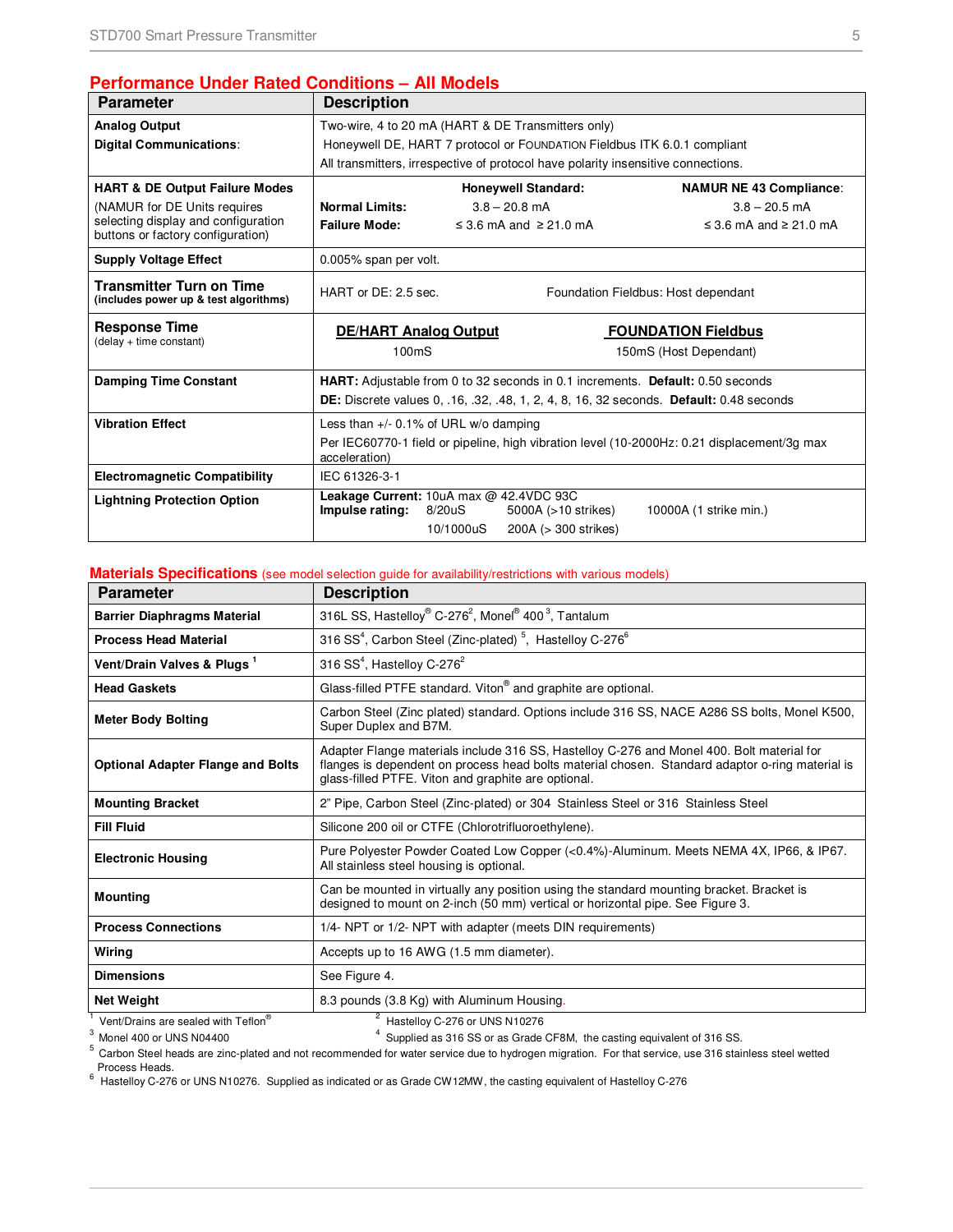### **Communications Protocols & Diagnostics**

#### **HART Protocol**

#### **Version:**

HART 7

#### **Power Supply**

Voltage: 10.8 to 42.4Vdc at terminals Load: Maximum 1440 ohms See figure 2 Minimum Load: 0 ohms. (For handheld communications a minimum load of 250 ohms is required)

### **Foundation Fieldbus (FF)**

#### **Power Supply Requirements**

Voltage: 9.0 to 32.0Vdc at terminals Steady State Current: 17.6mAdc Software Download Current: 27.4mAdc

#### **Available Function Blocks**

| <b>Block Type</b>  | Qty  | <b>Execution Time</b> |
|--------------------|------|-----------------------|
| Resource           | 1    | n/a                   |
| Transducer         | 1    | n/a                   |
| Diagnostic         | 1    | n/a                   |
| Analog Input       | $1*$ | 30 ms                 |
| PID w/Autotune     | 1    | 45 ms                 |
| Integrator         | 1    | 30 ms                 |
| Signal Char (SC)   | 1    | 30 ms                 |
| <b>LCD Display</b> | 1    | n/a                   |
| <b>Flow Block</b>  | 1    | 30 ms                 |
| Input Selector     |      | 30 ms                 |
| Arithmetic         |      | 30 ms                 |

\* AI block may have two (2) additional instantiations. All available function blocks adhere to FOUNDATION Fieldbus standards. PID blocks support ideal & robust PID algorithms with full implementation of Auto-tuning.

#### **Link Active Scheduler**

Transmitters can perform as a backup Link Active Scheduler and take over when the host is disconnected. Acting as a LAS, the device ensures scheduled data transfers typically used for the regular, cyclic transfer of control loop data between devices on the Fieldbus.

#### **Number of Devices/Segment**

Entity IS model: 6 devices/segment

#### **Schedule Entries**

18 maximum schedule entries

**Number of VCR's:** 24 max

**Compliance Testing:** Tested according to ITK 6.0.1

#### **Software Download**

Utilizes Class-3 of the Common Software Download procedure as per FF-883 which allows the field devices of any manufacturer to receive software upgrades from any host.

#### **Honeywell Digitally Enhanced (DE)**

DE is a Honeywell proprietary protocol which provides digital communications between Honeywell DE enabled field devices and Hosts.

#### **Power Supply**

Voltage: 10.8 to 42.4Vdc at terminals Load: Maximum 1440 ohms See figure 2

#### **Standard Diagnostics**

ST 700 top level diagnostics are reported as either critical or non-critical and readable via the DD/DTM tools or

| Critical Diagnostics |  |
|----------------------|--|
|----------------------|--|

| <b>HART DD/DTM tools</b>       | <b>Basic Display</b>     |
|--------------------------------|--------------------------|
| Electronic Module DAC Failure  | Electronics Module fault |
| Meter Body NVM Corrupt         | Meterbody fault          |
| Config Data Corrupt            | Electronics Module fault |
| Electronic Module Diag Failure | Electronics Module fault |
| Meter Body Critical Failure    | Meterbody fault          |
| Sensor Comm Timeout            | Meterbody Comm fault     |

#### **Non-Critical Diagnostics**

| <b>HART DD/DTM tools</b>    |
|-----------------------------|
| Display Failure             |
| Electronic Module Comm      |
| Failure                     |
| Meter Body Excess Correct   |
|                             |
| Sensor Over Temperature     |
| Fixed Current Mode          |
| PV Out of Range             |
| No Factory Calibration      |
| No DAC Compensation         |
| LRV Set Error - Zero Config |
| Button                      |
| URV Set Error - Span Config |
| Button                      |
| AO Out of Range             |
| Loop Current Noise          |
| Meter Body Unreliable Comm  |
| Tamper Alarm                |
| No DAC Calibration          |
| Sensor Supply Voltage Low   |

Refer to ST 700 manuals for additional level diagnostic information

#### **Other Certification Options**

#### **Materials**

o NACE MRO175, MRO103, ISO15156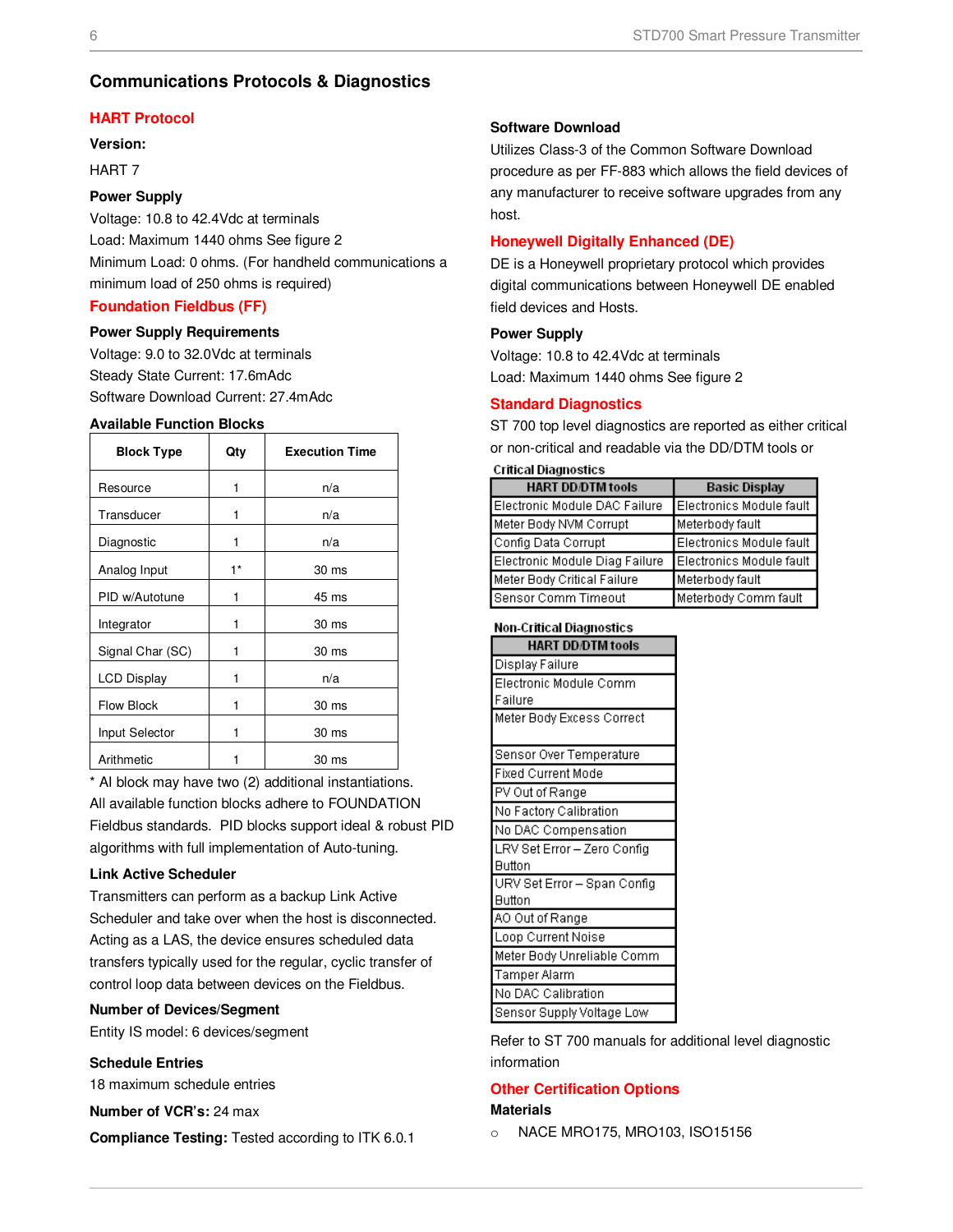### **Approval Certifications:**

| <b>AGENCY</b>                                               | <b>TYPE OF PROTECTION</b>                                                                                                                                                                                                              | COMM.<br><b>OPTION</b>                               | <b>FIELD</b><br><b>PARAMETERS</b> | <b>AMBIENT TEMP</b><br>(Ta) |
|-------------------------------------------------------------|----------------------------------------------------------------------------------------------------------------------------------------------------------------------------------------------------------------------------------------|------------------------------------------------------|-----------------------------------|-----------------------------|
|                                                             | <b>Explosionproof:</b><br>Class I, Division 1, Groups A, B, C, D;<br><b>Dust Ignition Proof:</b><br>Class II, III, Division 1, Groups E, F, G; T4<br>Class I, Zone 0/1, AEx d IIC Ga/Gb T4<br>Class II, Zone 21, AEx tb IIIC Db T 95°C | All                                                  | Note 1                            | -50 °C to 85°C              |
|                                                             | <b>Intrinsically Safe:</b><br>Class I, II, III, Division 1, Groups A, B, C,<br>D, E, F, G: T4                                                                                                                                          | 4-20 mA / DE/<br><b>HART</b>                         | Note 2a                           | -50 °C to 70°C              |
| <b>FM Approvals™</b>                                        | Class I, Zone 0, AEx ia IIC Ga T4<br>FISCO Field Device (Only for FF Option)<br>Ex ia IIC T4                                                                                                                                           | Foundation<br>Fieldbus                               | Note 2b                           | -50 °C to 70°C              |
|                                                             | <b>Nonincendive:</b><br>Class I, Division 2, Groups A, B, C, D<br>locations,                                                                                                                                                           | 4-20 mA / DE/<br>HART/ Foundation<br><b>Fieldbus</b> | Note 1                            | -50 °C to 85°C              |
|                                                             | Class I, Zone 2, AEx nA IIC Gc T4                                                                                                                                                                                                      |                                                      |                                   |                             |
|                                                             | Enclosure: Type 4X/IP66/IP67                                                                                                                                                                                                           | All                                                  | All                               |                             |
|                                                             | <b>Explosion Proof:</b><br>Class I, Division 1, Groups A, B, C, D;<br><b>Dust Ignition Proof:</b><br>Class II, III, Division 1, Groups E, F, G; T4<br>Ex d IIC Ga T4<br>Ex tb IIIC Db T 95°C                                           | All                                                  | Note 1                            | -50 °C to 85°C              |
| Canadian<br><b>Standards</b><br><b>Association</b><br>(CSA) | <b>Intrinsically Safe:</b><br>Class I, II, III, Division 1, Groups A, B, C,<br>D, E, F, G; T4                                                                                                                                          | 4-20 mA / DE/<br><b>HART</b>                         | Note 2a                           | -50 °C to 70°C              |
|                                                             | ExialIC GaT4<br>FISCO Field Device (Only for FF Option)<br>Ex ia IIC T4                                                                                                                                                                | Foundation<br>Fieldbus                               | Note 2b                           | -50 °C to 70°C              |
|                                                             | <b>Nonincendive:</b><br>Class I, Division 2, Groups A, B, C, D; T4<br>Ex nA IIC Gc T4                                                                                                                                                  | 4-20 mA / DE/<br>HART/Foundation<br>Fieldbus         | Note 1                            | -50 °C to 85°C              |
|                                                             | Enclosure: Type 4X/IP66/IP67                                                                                                                                                                                                           | All                                                  | All                               |                             |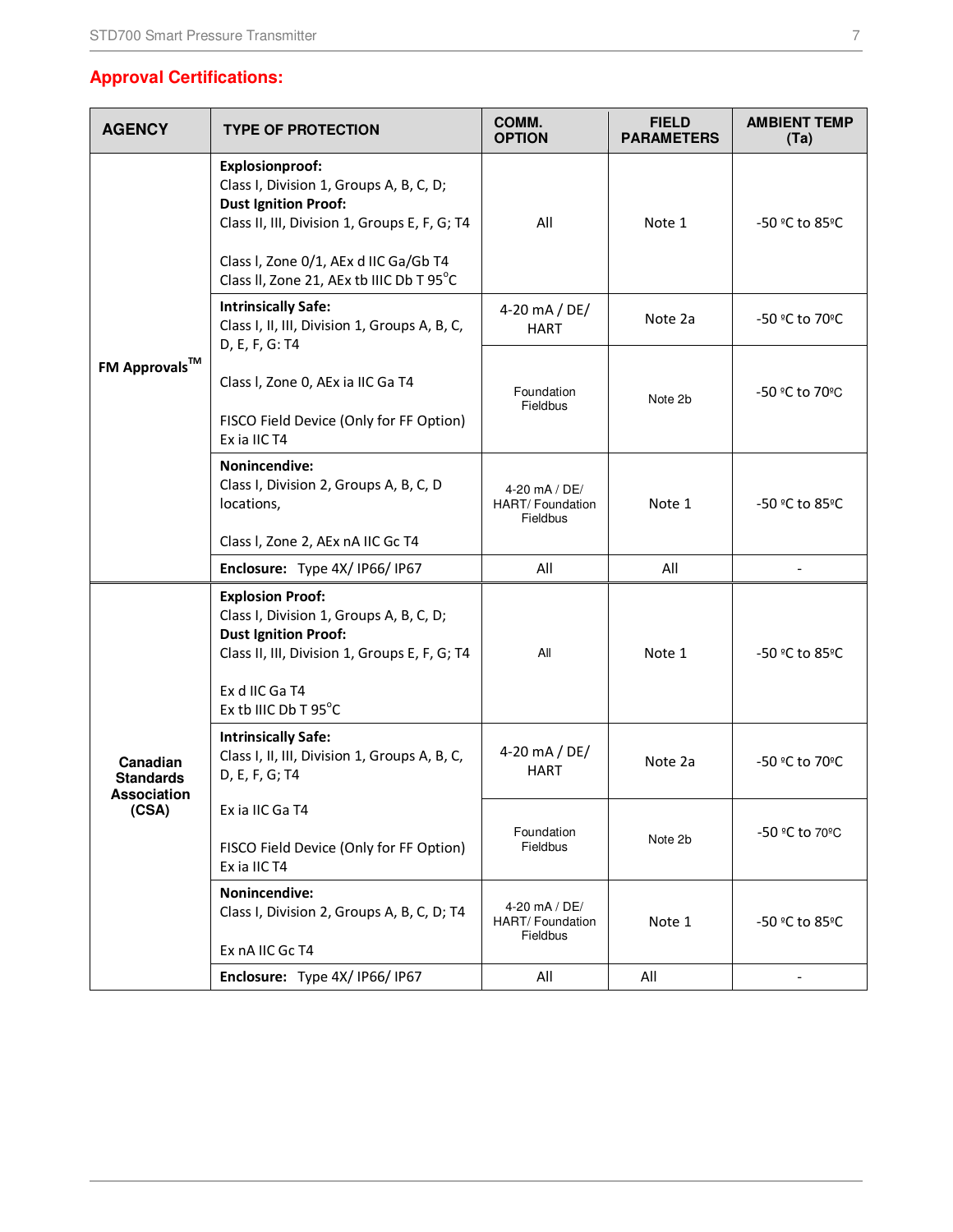### **Approval Certifications: (Continued)**

|                               | Flameproof:<br>II 1/2 G Ex d IIC Ga/Gb T4<br>II 2 D Ex tb IIIC Db T 95°C | All                                                     | Note 1  | -50 °C to 85°C                     |
|-------------------------------|--------------------------------------------------------------------------|---------------------------------------------------------|---------|------------------------------------|
|                               | <b>Intrinsically Safe:</b><br>II 1 G Ex ia IIC Ga T4                     | 4-20 mA / DE/<br><b>HART</b>                            | Note 2a | -50 °C to 70°C                     |
| <b>ATEX</b>                   | FISCO Field Device (Only for FF Option)<br>Ex ia IIC T4                  | Foundation<br><b>Fieldbus</b>                           | Note 2b | -50 °C to 70°C                     |
|                               | <b>Nonincendive:</b><br>II 3 G Ex nA IIC Gc T4                           | 4-20 mA / DE/<br>HART/<br>Foundation<br><b>Fieldbus</b> | Note 1  | -50 °C to 85°C                     |
|                               | Enclosure: IP66/IP67                                                     | All                                                     | All     |                                    |
|                               | <b>Flameproof:</b><br>Ex d IIC Ga/Gb T4<br>Ex tb IIIC Db T 95°C          | All                                                     | Note 1  | -50 °C to 85°C                     |
|                               | <b>Intrinsically Safe:</b><br>Ex ia IIC Ga T4                            | 4-20 mA / DE/<br><b>HART</b>                            | Note 2a | -50 °C to 70°C                     |
| <b>IECEX</b><br>(World)       | FISCO Field Device (Only for FF Option)<br>Ex ia IIC T4                  | Foundation<br>Fieldbus                                  | Note 2b | -50 °C to 70°C                     |
|                               | Nonincendive:<br>Ex nA IIC Gc T4                                         | 4-20 mA / DE/<br>HART/<br>Foundation<br>Fieldbus        | Note 1  | -50 ºC to 85ºC                     |
|                               | Enclosure: IP66/IP67                                                     | All                                                     | All     | $\overline{a}$                     |
|                               | <b>Flameproof:</b><br>Ex d IIC Ga/Gb T4<br>Ex tb IIIC Db T 95°C          | All                                                     | Note 1  | -50 °C to 85°C                     |
|                               | <b>Intrinsically Safe:</b><br>Ex ia IIC Ga T4                            | 4-20 mA / DE/<br><b>HART</b>                            | Note 2a | -50 °C to 70°C                     |
| <b>SAEx</b><br>(South Africa) | FISCO Field Device (Only for FF Option)<br>Ex ia IIC T4                  | Foundation<br>Fieldbus                                  | Note 2b | -50 °C to 70°C                     |
|                               | Nonincendive:<br>Ex nA IIC Gc T4                                         | 4-20 mA / DE/<br>HART/<br>Foundation<br>Fieldbus        | Note 1  | -50 °C to 85°C                     |
|                               | Enclosure: IP66/IP67                                                     | All                                                     | All     |                                    |
|                               | Flameproof:<br>Ex d IIC Ga/ Gb T4<br>Ex tb IIIC Db T 95°C                | All                                                     | Note 1  | T5 Ta = $-50$ to 93 <sup>o</sup> C |
| <b>INMETRO</b>                | <b>Intrinsically Safe:</b><br>Ex ia IIC Ga T4                            | 4-20 mA / DE/<br><b>HART</b>                            | Note 2a | T4 Ta = $-50$ to 93 <sup>o</sup> C |
| (Brazil)                      | FISCO Field Device (Only for FF Option)<br>Ex ia IIC T4                  | Foundation<br><b>Fieldbus</b>                           | Note 2b | T4 Ta = $-50$ to 70 <sup>o</sup> C |
|                               | Nonincendive:<br>Ex nA IIC Gc T4                                         | 4-20 mA / DE/<br>HART/<br>Foundation<br>Fieldbus        | Note 1  | -50 °C to 85°C                     |
|                               | Enclosure: IP 66/67                                                      | All                                                     | All     |                                    |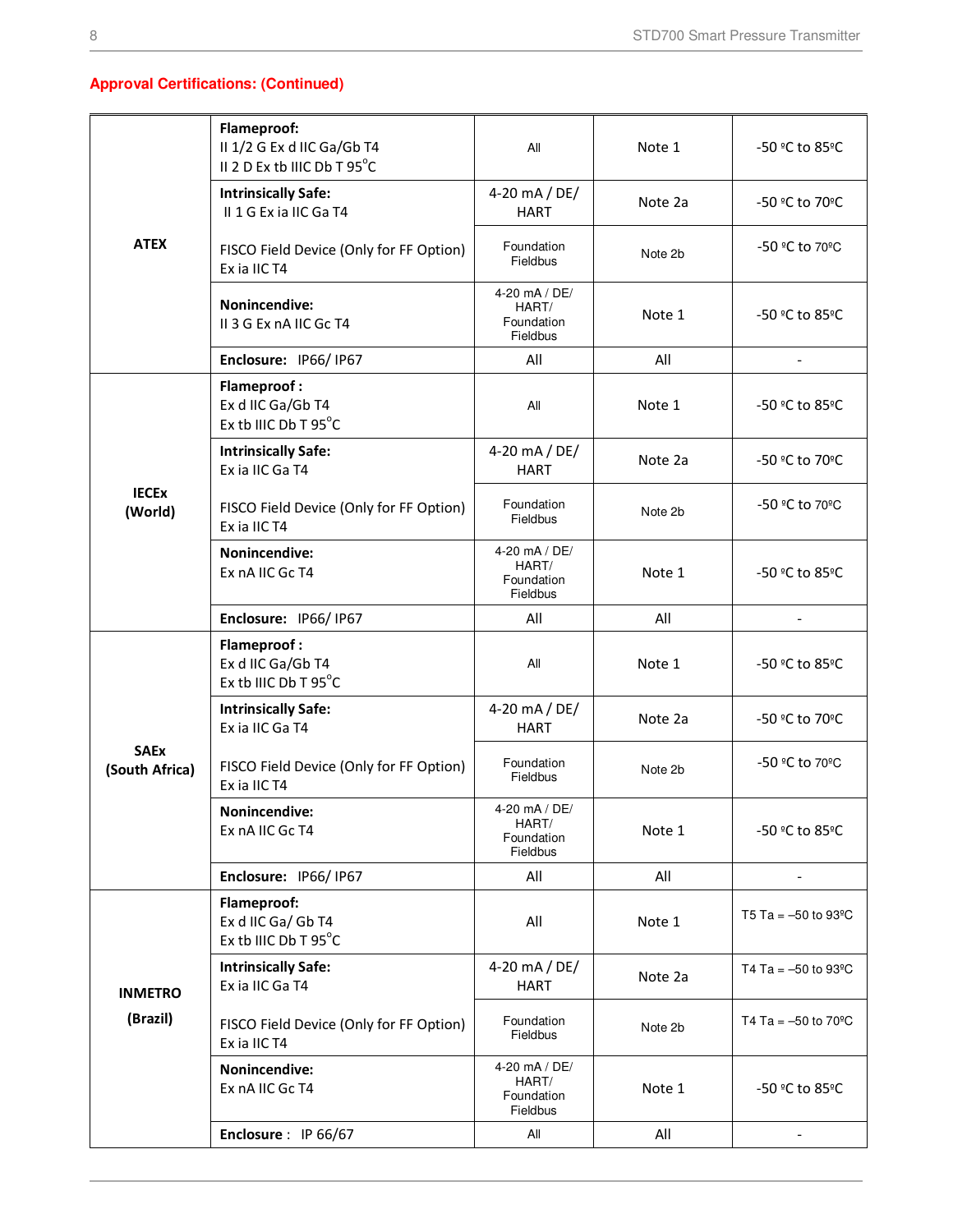#### **Approval Certifications: (Continued)**

| <b>NEPSI</b><br>(China) | Flameproof:<br>Ex d IIC Ga/Gb T4<br>Ex tb IIIC Db T 85°C   | All                                              | Note 1  | T5 Ta = $-50$ to 93 <sup>o</sup> C |
|-------------------------|------------------------------------------------------------|--------------------------------------------------|---------|------------------------------------|
|                         | <b>Intrinsically Safe:</b><br>Ex ia IIC Ga T4              | 4-20 mA / DE/<br><b>HART</b>                     | Note 2a | -50 °C to 70°C                     |
|                         | FISCO Field Device (Only for FF Option)<br>Ex ia IIC T4    | Foundation<br>Fieldbus                           | Note 2b | -50 °C to 70°C                     |
|                         | <b>Nonincendive:</b><br>Ex nA IIC Gc T4                    | 4-20 mA / DE/<br>HART/<br>Foundation<br>Fieldbus | Note 1  | -50 °C to 85°C                     |
|                         | Enclosure: IP 66/67                                        | All                                              | All     |                                    |
|                         | Flameproof:<br>1 Ex d IIC Ga/Gb T4<br>Ex tb IIIC Db T 85°C | All                                              | Note 1  | -50 °C to 85°C                     |
| <b>GOST</b>             | <b>Intrinsically Safe:</b><br>0 Ex ia IIC Ga T4            | 4-20 mA / DE/<br><b>HART</b>                     | Note 2a | -50 °C to 70°C                     |
|                         | FISCO Field Device (Only for FF Option)<br>Ex ia IIC T4    | Foundation<br>Fieldbus                           | Note 2b | -50 °C to 70°C                     |
| .                       | Enclosure: IP 66/67                                        | All                                              | All     |                                    |

Notes:

1. Operating Parameters:

Voltage= 11 to 42 V DC Current= 4-20 mA Normal

> $= 10$  to 30 V (FF)  $= 30$  mA (FF)

2. Intrinsically Safe Entity Parameters

a. Analog/ DE/ HART Entity Values:

| $V$ max= Ui = 30V | $Imax = I = 105mA$                                   | $Ci = 4.2nF$ | Li =984 uH | Pi = 0.9W |
|-------------------|------------------------------------------------------|--------------|------------|-----------|
|                   | Transmitter with Terminal Block Revision E or Later) |              |            |           |
| $V$ max= Ui = 30V | $Imax = I = 225mA$                                   | $Ci = 4.2nF$ | $Li = 0$   | Pi = 0.9W |

Note : Transmitter with Terminal Block Revision E or later

The revision is on the label that is on the module. There will be two lines of text on the label:

- First is the Module Part #: 50049839-001 or 50049839-002
- Second line has the supplier information, along with the REVISION:

XXXXXXX-EXXXX, THE "X" is production related, THE POSITION of the "E" IS THE REVISION.

```
b. Foundation Fieldbus- Entity Values
```

| Vmax= Ui  = 30V    | $Imax = I = 180mA$                                   | $Ci = OnF$ | Li = 984 uH | $Pi = 1W$     |
|--------------------|------------------------------------------------------|------------|-------------|---------------|
|                    | Transmitter with Terminal Block Revision F or Later) |            |             |               |
| Vmax= Ui  = 30V    | $Imax = I = 225mA$                                   | Ci =0nF    | $Li = 0$    | $Pi = 1 W$    |
| FISCO Field Device | $Imax = I = 380 mA$                                  | $Ci = OnF$ | $Li = 0$    | $Pi = 5.32 W$ |

 $V$ max= Ui = 17.5V

Note : Transmitter with Terminal Block Revision F or later

The revision is on the label that is on the module. There will be two lines of text on the label:

- First is the Module Part #: 50049839-003 or 50049839-004
- Second line has the supplier information, along with the REVISION:

XXXXXXX-EXXXX, THE "X" is production related, THE POSITION of the "E" IS THE REVISION.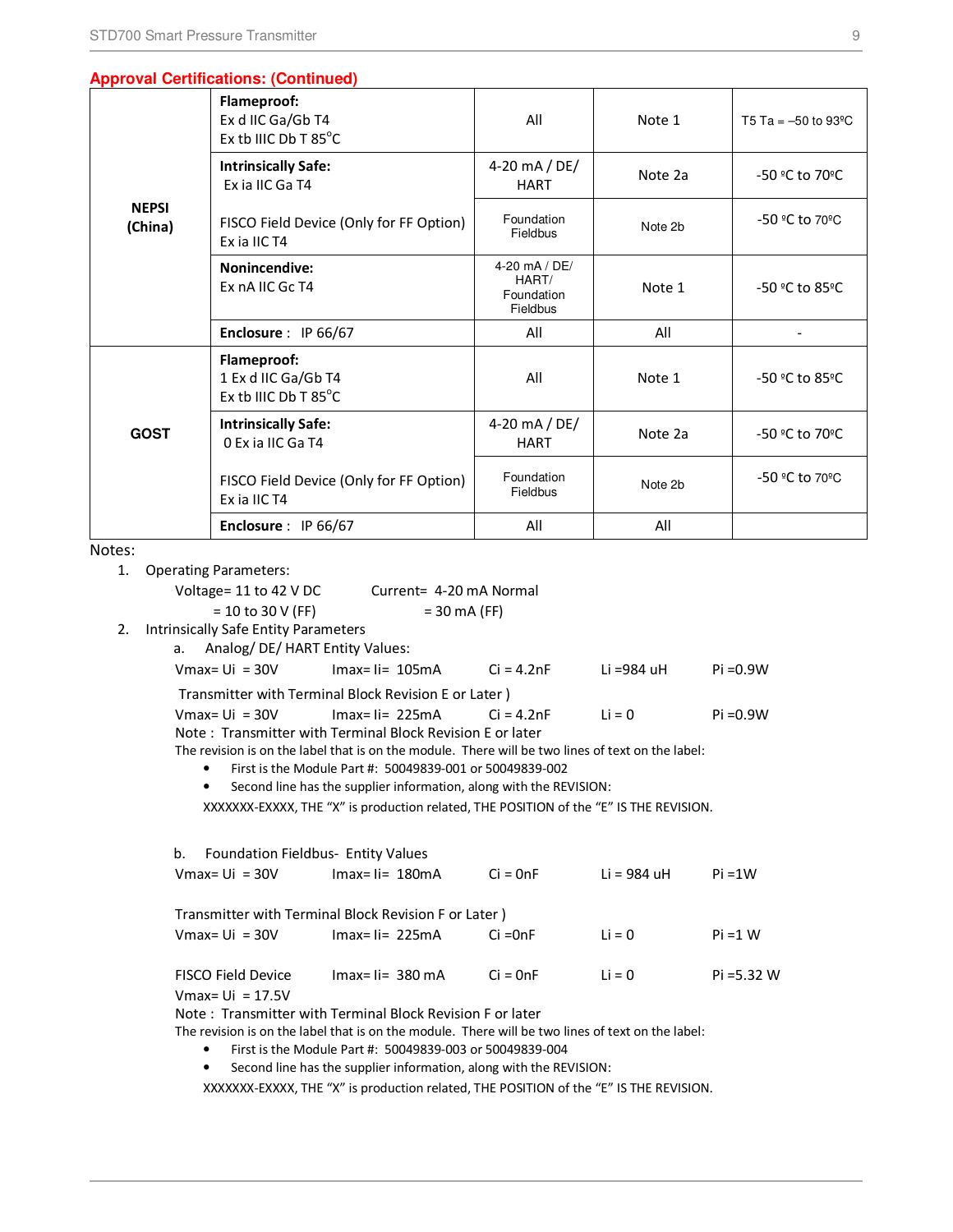### **Approval Certifications: (Continued)**

|                            | This certificate defines the certifications covered for the ST 800 Pressure Transmitter family of<br>products, including the SMV 800 Smart Multivariable Transmitter. It represents the compilation of<br>the five certificates Honeywell currently has covering the certification of these products into marine<br>applications.<br>For ST 800 Smart Pressure Transmitter and SMV800 Smart Multivarible Transmitter |  |  |  |  |  |  |
|----------------------------|----------------------------------------------------------------------------------------------------------------------------------------------------------------------------------------------------------------------------------------------------------------------------------------------------------------------------------------------------------------------------------------------------------------------|--|--|--|--|--|--|
|                            | American Bureau of Shipping (ABS) - 2009 Steel Vessel Rules 1-1-4/3.7, 4-6-2/5.15, 4-8-3/13 &                                                                                                                                                                                                                                                                                                                        |  |  |  |  |  |  |
|                            | 13.5, 4-8-4/27.5.1, 4-9-7/13. Certificate number: 04-HS417416-PDA                                                                                                                                                                                                                                                                                                                                                    |  |  |  |  |  |  |
| <b>Marine Certificates</b> | Bureau Veritas (BV) - Product Code: 389:1H. Certificate number: 12660/B0 BV                                                                                                                                                                                                                                                                                                                                          |  |  |  |  |  |  |
|                            | Det Norske Veritas (DNV) - Location Classes: Temperature D, Humidity B, Vibration A, EMC B,                                                                                                                                                                                                                                                                                                                          |  |  |  |  |  |  |
|                            | Enclosure C. For salt spray exposure; enclosure of 316 SST or 2-part epoxy protection with 316                                                                                                                                                                                                                                                                                                                       |  |  |  |  |  |  |
|                            | SST bolts to be applied. Certificate number: A-11476                                                                                                                                                                                                                                                                                                                                                                 |  |  |  |  |  |  |
|                            | Korean Register of Shipping (KR) - Certificate number: LOX17743-AE001                                                                                                                                                                                                                                                                                                                                                |  |  |  |  |  |  |
|                            | Lloyd's Register (LR) - Certificate number: 02/60001(E1) & (E2)                                                                                                                                                                                                                                                                                                                                                      |  |  |  |  |  |  |
| SIL 2/3 Certification      | IEC 61508 SIL 2 for non-redundant use and SIL 3 for redundant use according to EXIDA and TÜV                                                                                                                                                                                                                                                                                                                         |  |  |  |  |  |  |
|                            | Nord Sys Tec GmbH & Co. KG under the following standards: IEC61508-1: 2010; IEC 61508-2:<br>2010; IEC61508-3: 2010.                                                                                                                                                                                                                                                                                                  |  |  |  |  |  |  |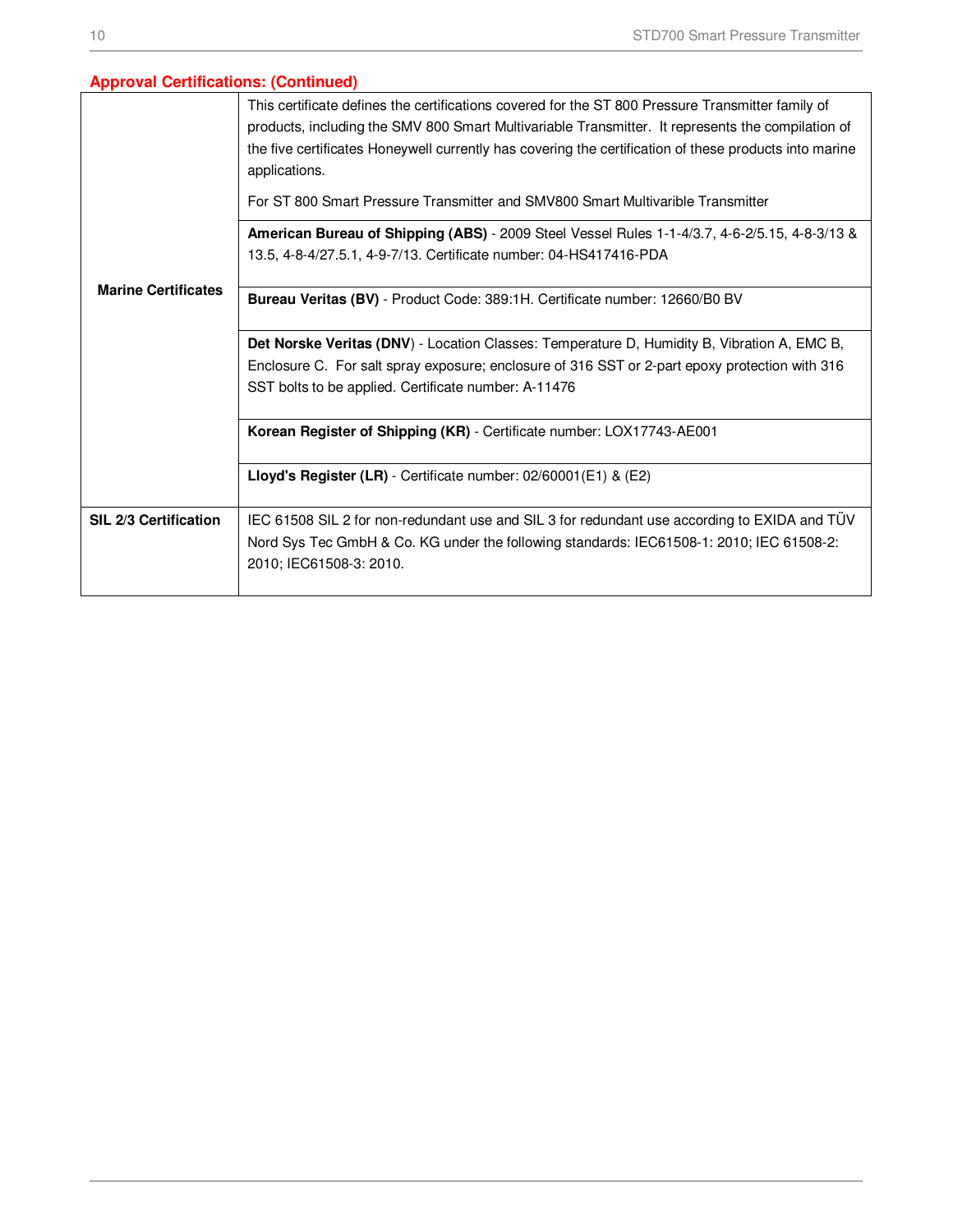### **Mounting & Dimensional Drawings**

Reference Dimensions: **millimeters** 

**Mounting Configurations** 

**Dimensions** 



**Figure 4** – Typical mounting dimensions of STD720, STD730 & STD770 for reference only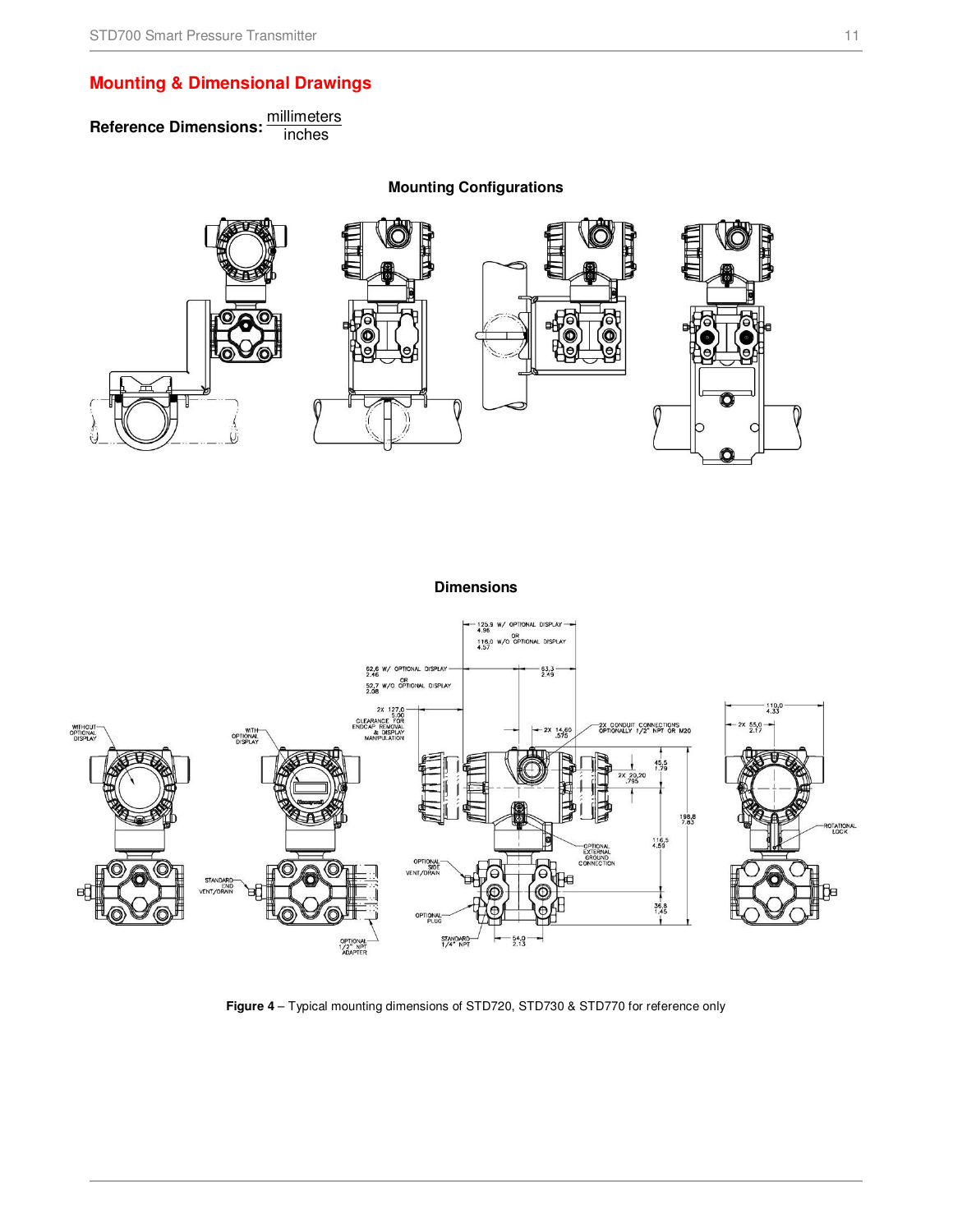Model Selection Guides are subject to change and are inserted into the specifications as guidance only. Prior to specifying or ordering a model check for the latest revision Model Selection Guides which are published at: **www.honeywellprocess.com/en-US/pages/default.aspx**

**Model Selection Guide** 

## **Model STD700 Differential Pressure Transmitter**

#### **Model Selection Guide:**

34-ST-16-101 Issue 6

**Instructions:** Make selections from all Tables: Key through XIII using column below the proper arrow. Asterisk indicates availability. Letter (a) refer to restrictions highlighted in the restrictions table. Tables delimited with dashes.

 $\overline{\mathsf{K}}$  $\bar{ }$  -  $\overline{ }$   $\overline{ }$   $\overline{ }$   $\overline{ }$   $\overline{ }$   $\overline{ }$   $\overline{ }$   $\overline{ }$   $\overline{ }$   $\overline{ }$   $\overline{ }$   $\overline{ }$   $\overline{ }$   $\overline{ }$   $\overline{ }$   $\overline{ }$   $\overline{ }$   $\overline{ }$   $\overline{ }$   $\overline{ }$   $\overline{ }$   $\overline{ }$   $\overline{ }$   $\overline{ }$   $\overline{ }$   $\overline{ }$   $\overline$ 

| <b>KEY NUMBER</b> | <b>URL</b> | LRL               | <b>Max Span</b> | <b>Min Span</b> | <b>Units</b>   | Selection |
|-------------------|------------|-------------------|-----------------|-----------------|----------------|-----------|
|                   | 400/(1000) | $-400/(-1000)$    | 400/(1000)      | 4.0(10)         | " $H2O$ (mbar) | STD720    |
| . Measurement     | 100 (7.0)  | $-100$ $(-7.0)$   | 100 (7.0)       | (0.07)          | psi (bar)      | STD730    |
| Range             | 3000 (210) | $-100$ ( $-7.0$ ) | 3000 (210)      | 30(2.1)         | psi (bar)      | STD770    |

| <b>TABLE I</b>                |                                                                                            |                                    | <b>METER BODY SELECTIONS</b> |                                                           |        |        |        |                   |
|-------------------------------|--------------------------------------------------------------------------------------------|------------------------------------|------------------------------|-----------------------------------------------------------|--------|--------|--------|-------------------|
|                               | <b>Process Head Material</b>                                                               |                                    |                              | <b>Diaphragm Material</b>                                 |        |        |        |                   |
|                               |                                                                                            |                                    | 316L Stainless Steel         |                                                           |        |        |        |                   |
|                               | <b>Plated Carbon Steel</b>                                                                 |                                    | Hastelloy® C-276             |                                                           | В      |        |        |                   |
|                               |                                                                                            |                                    | Monel <sup>®</sup> 400       |                                                           | C      | a      | a      | a                 |
| a. Process Wetted             |                                                                                            |                                    | Tantalum                     |                                                           | D      | a      | a      | a<br>$\star$      |
| Heads &                       |                                                                                            |                                    | 316L Stainless Steel         |                                                           | E      |        |        |                   |
| Diaphragm<br><b>Materials</b> | 316 Stainless Steel                                                                        |                                    | Hastelloy C-276              |                                                           |        |        |        |                   |
|                               |                                                                                            |                                    | Monel 400                    |                                                           | G      | a      | a      | a                 |
|                               |                                                                                            |                                    | Tantalum                     |                                                           | н      | a      | a      | a<br>$\star$      |
|                               | Hastelloy C-276                                                                            |                                    | Hastelloy C-276<br>Tantalum  |                                                           |        |        |        |                   |
|                               | Monel 400                                                                                  |                                    | Monel® 400                   |                                                           | ĸ      | a<br>a | a<br>a | a<br>$\mathbf{a}$ |
|                               | Silicone Oil 200                                                                           |                                    |                              |                                                           |        |        |        | $\star$           |
| b. Fill Fluid                 | <b>Fluorinated Oil CTFE</b>                                                                |                                    | 2                            |                                                           |        |        |        |                   |
| c. Process                    | None                                                                                       | None (1/4" NPTF female thread Std) |                              |                                                           | А      |        |        | $\star$           |
| <b>Connection</b>             | 1/2" NPT female                                                                            |                                    |                              | Materials to Match Head & Head Bolt Materials Selections' | H      |        |        |                   |
|                               | <b>Carbon Steel</b>                                                                        |                                    |                              |                                                           | C      |        |        | $^{\star}$        |
|                               | 316 SS                                                                                     |                                    | S                            |                                                           |        |        |        |                   |
| d. Bolt/Nut                   | Grade 660 (NACE A286) with NACE 304 SS Nuts                                                |                                    |                              |                                                           |        |        |        |                   |
| <b>Materials</b>              | Grade 660 (NACE A286) Bolts & Nuts                                                         |                                    |                              | р                                                         | р      | p      |        |                   |
|                               | Monel K500                                                                                 |                                    |                              |                                                           | м      | р      | p      | p                 |
|                               | <b>Super Duplex</b>                                                                        |                                    |                              |                                                           | D      | р      | р      | р                 |
|                               | B7M                                                                                        |                                    |                              |                                                           | B      |        |        |                   |
|                               | <b>Head Type</b>                                                                           | Vent Type                          | Location                     | <b>Vent Material</b>                                      |        |        |        |                   |
|                               | Single Ended                                                                               | <b>None</b>                        | None                         | <b>None</b>                                               |        |        |        |                   |
| e. Vent/Drain                 | Single Ended                                                                               | <b>Standard Vent</b>               | Side                         | Matches Head Material                                     | 2      |        |        |                   |
| <b>Type/Location</b>          | Single Ended                                                                               | <b>Center Vent</b>                 | Side                         | Stainless Steel Only                                      | 3      | t      |        | t                 |
|                               | <b>Dual Ended</b>                                                                          | <b>Standard Vent</b>               | End                          | Matches Head Material                                     | 4      |        |        |                   |
|                               | <b>Dual Ended</b>                                                                          | <b>Center Vent</b>                 | End                          | Stainless Steel Only<br>Matches Head Material             | 5      | t      | t      | t                 |
|                               | <b>Dual Ended</b>                                                                          | Std Vent/Plug                      | Side/End                     |                                                           | 6<br>Α |        |        | $\star$           |
| f. Gasket                     | Teflon <sup>®</sup> or PTFE (Glass Filled)<br>Viton <sup>®</sup> or Fluorocarbon Elastomer |                                    |                              |                                                           | B      |        |        |                   |
| <b>Material</b>               | Graphite                                                                                   |                                    |                              |                                                           | С      |        |        |                   |
|                               |                                                                                            |                                    |                              |                                                           |        |        |        |                   |
|                               | g. Static Pressure Standard Static Pressure - 4500 psig (315 bar)                          |                                    | S                            |                                                           |        |        |        |                   |

<sup>1</sup> Except Carbon Steel Heads shall use 316SS Vent/Drain, Plugs & Adapters when required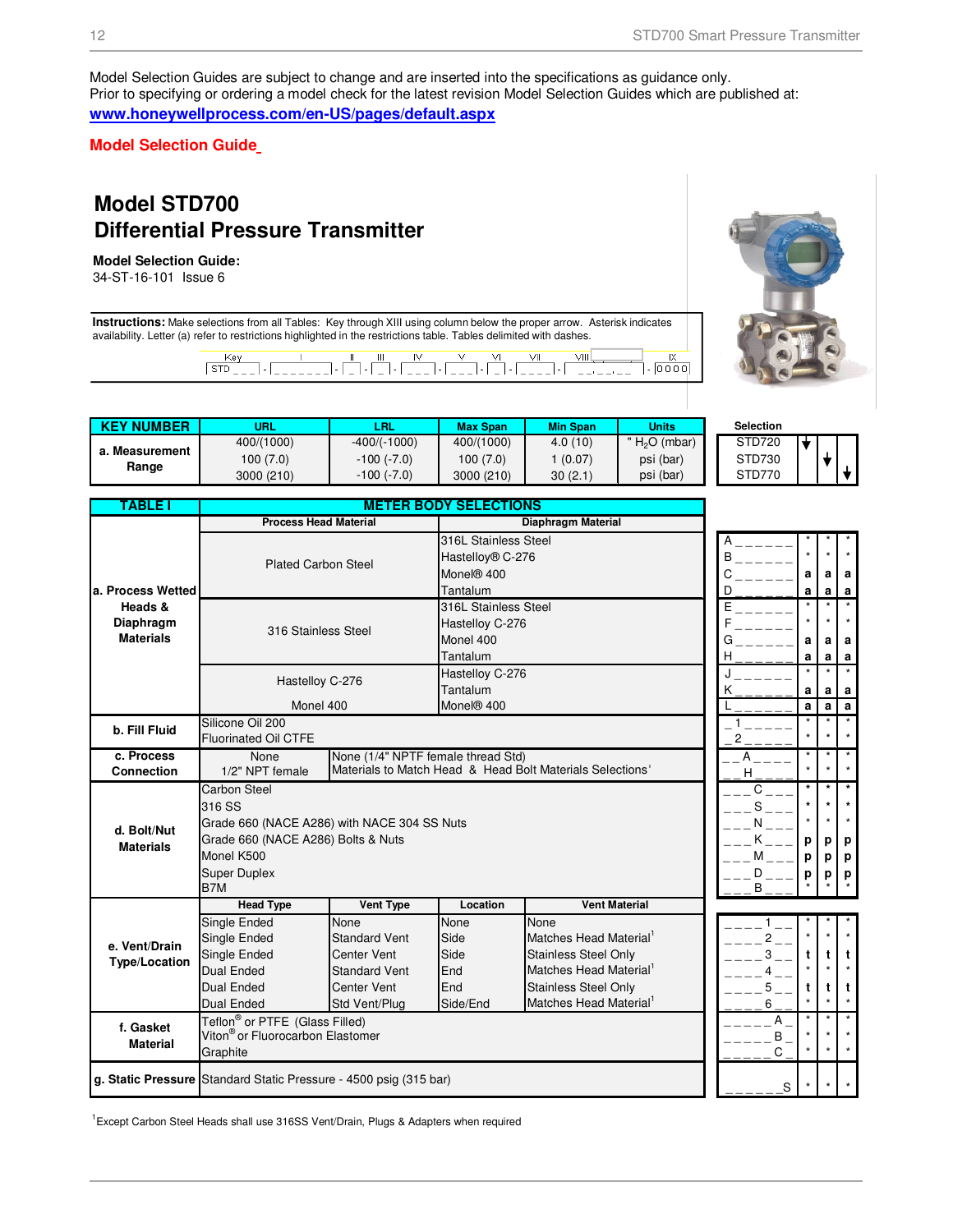



| TABLE II            |             |                                                                    |  |  |        |
|---------------------|-------------|--------------------------------------------------------------------|--|--|--------|
| <b>Head/Connect</b> | Standard    | High Side Left, Low Side Right <sup>2</sup> / Std Head Orientation |  |  |        |
| Orientation         | Reversed    | Low Side Left, High Side Right <sup>2</sup> / Std Head Orientation |  |  |        |
|                     | 90/Standard | High Side Left, Low Side Right <sup>2</sup> / 90° Head Rotation    |  |  | h   h' |

| TABLE III | <b>Agency Approvals (see data sheet for Approval Code Details)</b>     |   |  |  |
|-----------|------------------------------------------------------------------------|---|--|--|
|           | No Approvals Required                                                  |   |  |  |
|           | FM Explosion proof, Intrinsically Safe, Non-incendive, & Dustproof     | А |  |  |
|           | CSA Explosion proof, Intrinsically Safe, Non-incendive, & Dustproof    | B |  |  |
|           | ATEX Explosion proof, Intrinsically Safe & Non-incendive               |   |  |  |
| Approvals | IECEx Explosion proof, Intrinsically Safe & Non-incendive              |   |  |  |
|           | SAEx/CCoE Explosion proof, Intrinsically Safe & Non-incendive          |   |  |  |
|           | <b>INMETRO Explosion proof, Intrinsically Safe &amp; Non-incendive</b> |   |  |  |
|           | NEPSI Explosion proof, Intrinsically Safe & Non-incendive              |   |  |  |

| <b>ABLE IV</b>                           | <b>TRANSMITTER ELECTRONICS SELECTIONS</b> |                                 |                   |                             |
|------------------------------------------|-------------------------------------------|---------------------------------|-------------------|-----------------------------|
|                                          | <b>Material</b>                           |                                 | <b>Connection</b> | <b>Lightning Protection</b> |
|                                          | Polyester Powder Coated Aluminum          |                                 | $1/2$ NPT         | None                        |
|                                          | Polyester Powder Coated Aluminum          |                                 | M20               | None                        |
| a. Electronic<br><b>Housing Material</b> | Polyester Powder Coated Aluminum          |                                 | $1/2$ NPT         | <b>Yes</b>                  |
| & Connection                             | Polyester Powder Coated Aluminum          |                                 | M20               | <b>Yes</b>                  |
| <b>Type</b>                              | 316 Stainless Steel (Grade CF8M)          |                                 | $1/2$ NPT         | None                        |
|                                          | 316 Stainless Steel (Grade CF8M)          |                                 | M20               | None                        |
|                                          | 316 Stainless Steel (Grade CF8M)          |                                 | $1/2$ NPT         | <b>Yes</b>                  |
|                                          | 316 Stainless Steel (Grade CF8M)          |                                 | M <sub>20</sub>   | Yes                         |
|                                          | <b>Analog Output</b>                      |                                 |                   | <b>Digital Protocol</b>     |
| b. Output/                               | $4-20mA$ dc                               |                                 |                   | <b>HART Protocol</b>        |
| Protocol                                 | $4-20mA$ dc                               |                                 |                   | <b>DE Protocol</b>          |
|                                          | n/a                                       |                                 |                   | <b>Foundation Fieldbus</b>  |
|                                          | Indicator                                 | Ext Zero, Span & Config Buttons |                   | Languages                   |
| c. Customer                              | None                                      | None                            |                   | None                        |
| Interface                                | None                                      | Yes (Zero/Span Only)            |                   | None                        |
| <b>Selections</b>                        | Basic                                     | None                            |                   | English                     |
|                                          | Basic                                     | Yes                             |                   | English                     |

|         | * |  |
|---------|---|--|
|         |   |  |
| ż       | k |  |
| $\star$ | * |  |
| ż       |   |  |
|         |   |  |

| n |   |   |   |
|---|---|---|---|
| ∸ |   |   |   |
| B | × | × | л |
|   |   |   | × |

| <b>TABLE V</b>              |                                                         | <b>CONFIGURATION SELECTIONS</b> |                    |                                                   |  |     |   |     |   |
|-----------------------------|---------------------------------------------------------|---------------------------------|--------------------|---------------------------------------------------|--|-----|---|-----|---|
| a. Application              |                                                         |                                 | <b>Diagnostics</b> |                                                   |  |     |   |     |   |
| <b>Software</b>             | <b>Standard Diagnostics</b>                             |                                 |                    |                                                   |  |     |   |     |   |
|                             | <b>Write Protect</b>                                    | <b>Fail Mode</b>                |                    | High & Low Output Limits <sup>3</sup>             |  |     |   |     |   |
| b. Output Limit,            | <b>Disabled</b>                                         |                                 |                    | High > 21.0mAdc   Honeywell Std (3.8 - 20.8 mAdc) |  |     |   |     |   |
| <b>Failsafe &amp; Write</b> | <b>Disabled</b>                                         | Low< 3.6mAdc                    |                    | Honeywell Std (3.8 - 20.8 mAdc)                   |  | 2   |   |     |   |
| <b>Protect Settings</b>     | Enabled                                                 |                                 |                    | High > 21.0mAdc   Honeywell Std (3.8 - 20.8 mAdc) |  | -3  |   |     |   |
|                             | Enabled                                                 | Low< 3.6mAdc                    |                    | Honeywell Std (3.8 - 20.8 mAdc)                   |  | 4   |   |     |   |
|                             | Enabled                                                 | N/A                             | N/A                | Fieldbus                                          |  | 5   | g | g l | g |
|                             | <b>Disabled</b>                                         | N/A                             | N/A                | <b>Fieldbus</b>                                   |  | 6   | g | a   |   |
| c. General                  | <b>Factory Standard</b>                                 |                                 |                    |                                                   |  | - S |   |     |   |
| Configuration               | Custom Configuration (Unit Data Reguired from customer) |                                 |                    |                                                   |  |     | ٠ |     |   |

 $2$  Left side/Right side as viewed from the customer connection perspective

<sup>3</sup> NAMUR Output Limits 3.8 - 20.5mAdc can be configured by the customer or select custom configuration Table Vc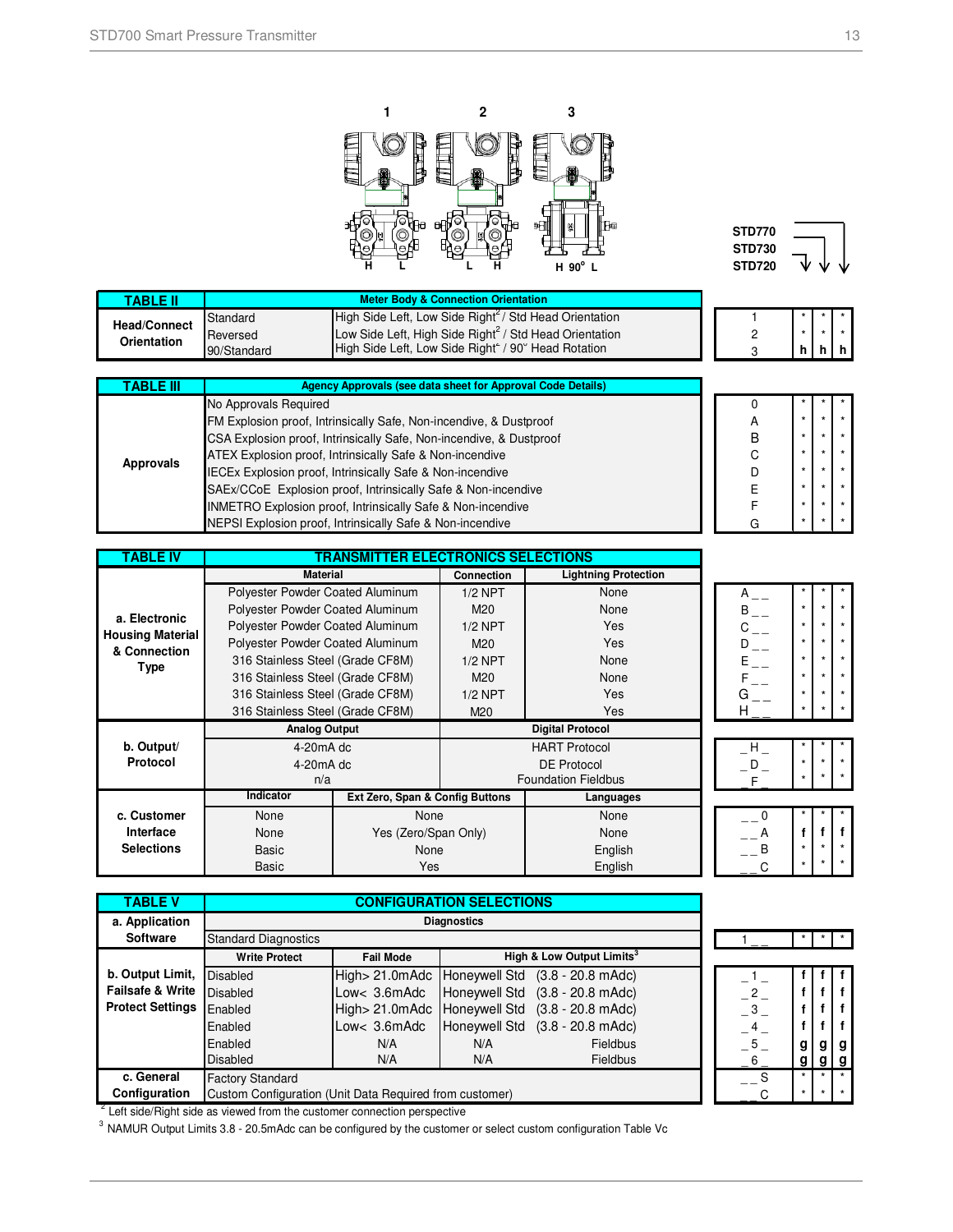|                                                                |                                                                                                                                                                                                                                                                                                                                                                                                                                                                                                                                                                                                       |                                                                                                                  |                                                                                                                                  |                                                                                   | <b>STD770</b><br><b>STD730</b>                                        |  |  |  |
|----------------------------------------------------------------|-------------------------------------------------------------------------------------------------------------------------------------------------------------------------------------------------------------------------------------------------------------------------------------------------------------------------------------------------------------------------------------------------------------------------------------------------------------------------------------------------------------------------------------------------------------------------------------------------------|------------------------------------------------------------------------------------------------------------------|----------------------------------------------------------------------------------------------------------------------------------|-----------------------------------------------------------------------------------|-----------------------------------------------------------------------|--|--|--|
|                                                                |                                                                                                                                                                                                                                                                                                                                                                                                                                                                                                                                                                                                       | <b>STD720</b>                                                                                                    |                                                                                                                                  |                                                                                   |                                                                       |  |  |  |
| TABLE VI                                                       | <b>Accuracy</b>                                                                                                                                                                                                                                                                                                                                                                                                                                                                                                                                                                                       | <b>Calibrated Range</b>                                                                                          |                                                                                                                                  | <b>CALIBRATION &amp; ACCURACY SELECTIONS</b><br><b>Calibration Qty</b>            |                                                                       |  |  |  |
| a. Accuracy and                                                | Standard                                                                                                                                                                                                                                                                                                                                                                                                                                                                                                                                                                                              | Factory Std                                                                                                      |                                                                                                                                  | Single Calibration                                                                |                                                                       |  |  |  |
| Calibration                                                    | Standard                                                                                                                                                                                                                                                                                                                                                                                                                                                                                                                                                                                              | Custom (Unit Data Required)                                                                                      |                                                                                                                                  | <b>Single Calibration</b>                                                         | Α<br>B                                                                |  |  |  |
| TABLE VII                                                      |                                                                                                                                                                                                                                                                                                                                                                                                                                                                                                                                                                                                       |                                                                                                                  |                                                                                                                                  |                                                                                   |                                                                       |  |  |  |
|                                                                | <b>ACCESSORY SELECTIONS</b><br><b>Material</b><br><b>Bracket Type</b>                                                                                                                                                                                                                                                                                                                                                                                                                                                                                                                                 |                                                                                                                  |                                                                                                                                  |                                                                                   |                                                                       |  |  |  |
| a. Mounting<br><b>Bracket</b>                                  | None<br>Angle Bracket<br>Angle Bracket<br>Angle Bracket<br>Marine Approved Angle Bracket<br><b>Flat Bracket</b><br><b>Flat Bracket</b><br><b>Flat Bracket</b>                                                                                                                                                                                                                                                                                                                                                                                                                                         |                                                                                                                  | None<br><b>Carbon Steel</b><br>304 SS<br>316 SS<br>304 SS<br><b>Carbon Steel</b><br>304 SS<br>316 SS<br><b>Customer Tag Type</b> |                                                                                   | $0$ <sub>---</sub><br>$1 - - -$<br>$2 - - -$<br>$3\,-\,-\,$<br>5<br>6 |  |  |  |
| b. Customer<br>Tag                                             | No customer tag<br>One Wired Stainless Steel Tag (Up to 4 lines 26 char/line)<br>Two Wired Stainless Steel Tag (Up to 4 lines 26 char/line)<br><b>Unassembled Conduit Plugs &amp; Adapters</b>                                                                                                                                                                                                                                                                                                                                                                                                        | $0$ <sub>--</sub><br>$-1$                                                                                        |                                                                                                                                  |                                                                                   |                                                                       |  |  |  |
| c. Unassembled<br><b>Conduit</b><br>Plugs &<br><b>Adapters</b> | No Conduit Plugs or Adapters Required<br>1/2 NPT Male to 3/4 NPT Female 316 SS Certified Conduit Adapter<br>1/2 NPT 316 SS Certified Conduit Plug<br>M20 316 SS Certified Conduit Plug<br>Minifast <sup>®</sup> 4 pin (1/2 NPT) (not suitable for X-Proof applications)<br>Minifast <sup>®</sup> 4 pin (M20) (not suitable for X-Proof applications)                                                                                                                                                                                                                                                  | A <sub>0</sub><br>A <sub>2</sub><br>A6<br>- A7<br>A8<br>A <sub>9</sub>                                           | n<br>n<br>m<br>n<br>m                                                                                                            | n<br>n<br>ml<br>n<br>m                                                            | n<br>n<br>m<br>n<br>m                                                 |  |  |  |
| <b>TABLE VIII</b>                                              |                                                                                                                                                                                                                                                                                                                                                                                                                                                                                                                                                                                                       |                                                                                                                  |                                                                                                                                  | OTHER Certifications & Options: (String in sequence comma delimited (XX, XX, XX,) |                                                                       |  |  |  |
| <b>Certifications &amp;</b><br>Warranty                        | None - No additional options<br>NACE MR0175; MR0103; ISO15156 (FC33338) Process wetted parts only<br>NACE MR0175; MR0103; ISO15156 (FC33339) Process wetted and non-wetted parts<br>Marine (DNV, ABS, BV, KR, LR) (FC33340)<br>EN10204 Type 3.1 Material Traceability (FC33341)<br>Certificate of Conformance (F3391)<br>Calibration Test Report & Certificate of Conformance (F3399)<br>Certificate of Origin (F0195)<br>FMEDA (SIL 2/3) Certification (FC33337)<br>Over-Pressure Leak Test Certificate (1.5X MAWP) (F3392)<br>Cert Clean for O <sub>2</sub> or CL <sub>2</sub> service per ASTM G93 | 00<br>FG<br>F7<br>MT<br><b>FX</b><br>F <sub>3</sub><br>F <sub>1</sub><br>F <sub>5</sub><br><b>FE</b><br>TP<br>OX | C<br>d<br>$\star$<br>j<br>$\star$<br>е                                                                                           | c<br>d<br>٠<br>e                                                                  | b<br>c<br>d<br>b<br>e                                                 |  |  |  |
| TABLE IX                                                       | <b>Manufacturing Specials</b>                                                                                                                                                                                                                                                                                                                                                                                                                                                                                                                                                                         |                                                                                                                  |                                                                                                                                  |                                                                                   |                                                                       |  |  |  |
| <b>Factory</b>                                                 | <b>Factory Identification</b>                                                                                                                                                                                                                                                                                                                                                                                                                                                                                                                                                                         | 0000                                                                                                             | $\star$                                                                                                                          |                                                                                   |                                                                       |  |  |  |

#### **MODEL RESTRICTIONS**

Indicates options with best standard delivery

|                           | <b>Available Only with</b>             |                   | <b>Not Available with</b> |                            |  |  |
|---------------------------|----------------------------------------|-------------------|---------------------------|----------------------------|--|--|
| <b>Restriction Letter</b> | <b>Table</b>                           | Selection(s)      | <b>Table</b>              | Selection(s)               |  |  |
| a                         |                                        |                   | VIII                      | F7, FG                     |  |  |
| c                         | 1 <sub>d</sub>                         | N, K, D, B        | la                        | C, D, G, H, K, L           |  |  |
| d                         |                                        |                   | VIIa                      | 1,2,3,5,6,7                |  |  |
| е                         | lb                                     | $\overline{2}$    |                           |                            |  |  |
|                           |                                        |                   | IV <sub>b</sub>           | Е                          |  |  |
| n                         |                                        |                   | IV <sub>b</sub>           | H, D                       |  |  |
| h                         |                                        |                   | le                        | 4, 5, 6                    |  |  |
|                           |                                        |                   | VIIa                      | 1,2,3,4,5,6,7              |  |  |
|                           | <b>IVb</b>                             | H                 | Vb                        | 1,2,6                      |  |  |
| m                         | IV a                                   | <b>B, D, F, H</b> |                           |                            |  |  |
| n                         | IV a                                   | A, C, E, G        |                           |                            |  |  |
| n                         |                                        |                   | $\mathbf{III}$            | B- No CRN number available |  |  |
|                           |                                        |                   | la                        | J, K, L                    |  |  |
| b                         | Select only one option from this group |                   |                           |                            |  |  |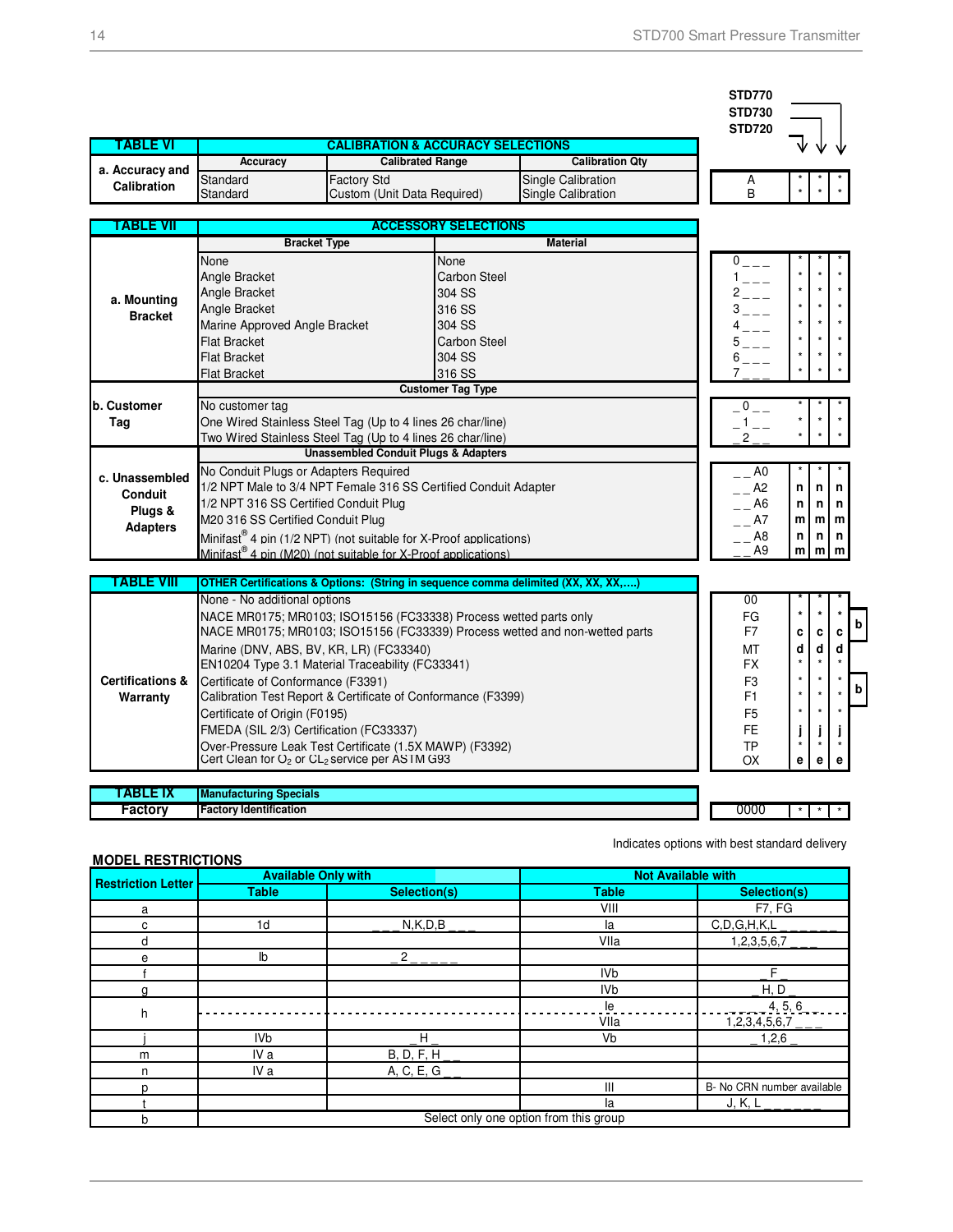### **Sales and Service**

For application assistance, current specifications, pricing, or name of the nearest Authorized Distributor, contact one of the offices below.

### **ASIA PACIFIC**

Honeywell Process Solutions, (TAC) **hfs-tacsupport@honeywell.com**

#### **Australia**

Honeywell Limited Phone: +(61) 7-3846 1255 FAX: +(61) 7-3840 6481 Toll Free 1300-36-39-36 Toll Free Fax: 1300-36-04-70

### **China – PRC - Shanghai**

Honeywell China Inc. Phone: (86-21) 5257-4568 Fax: (86-21) 6237-2826

**Singapore**  Honeywell Pte Ltd. Phone: +(65) 6580 3278 Fax: +(65) 6445-3033

#### **South Korea**

Honeywell Korea Co Ltd Phone: +(822) 799 6114 Fax: +(822) 792 9015

### **EMEA**

Honeywell Process Solutions, Phone: + 80012026455 or +44 (0)1344 656000

Email: (Sales) **FP-Sales-Apps@Honeywell.com**  or (TAC) **hfs-tac-support@honeywell.com**

### **AMERICA'S**

Honeywell Process Solutions, Phone: (TAC) 1-800-423-9883 or 215/641-3610 (Sales) 1-800-343-0228

Email: (Sales) **FP-Sales-Apps@Honeywell.com** or (TAC) **hfs-tac-support@honeywell.com**

Specifications are subject to change without notice.